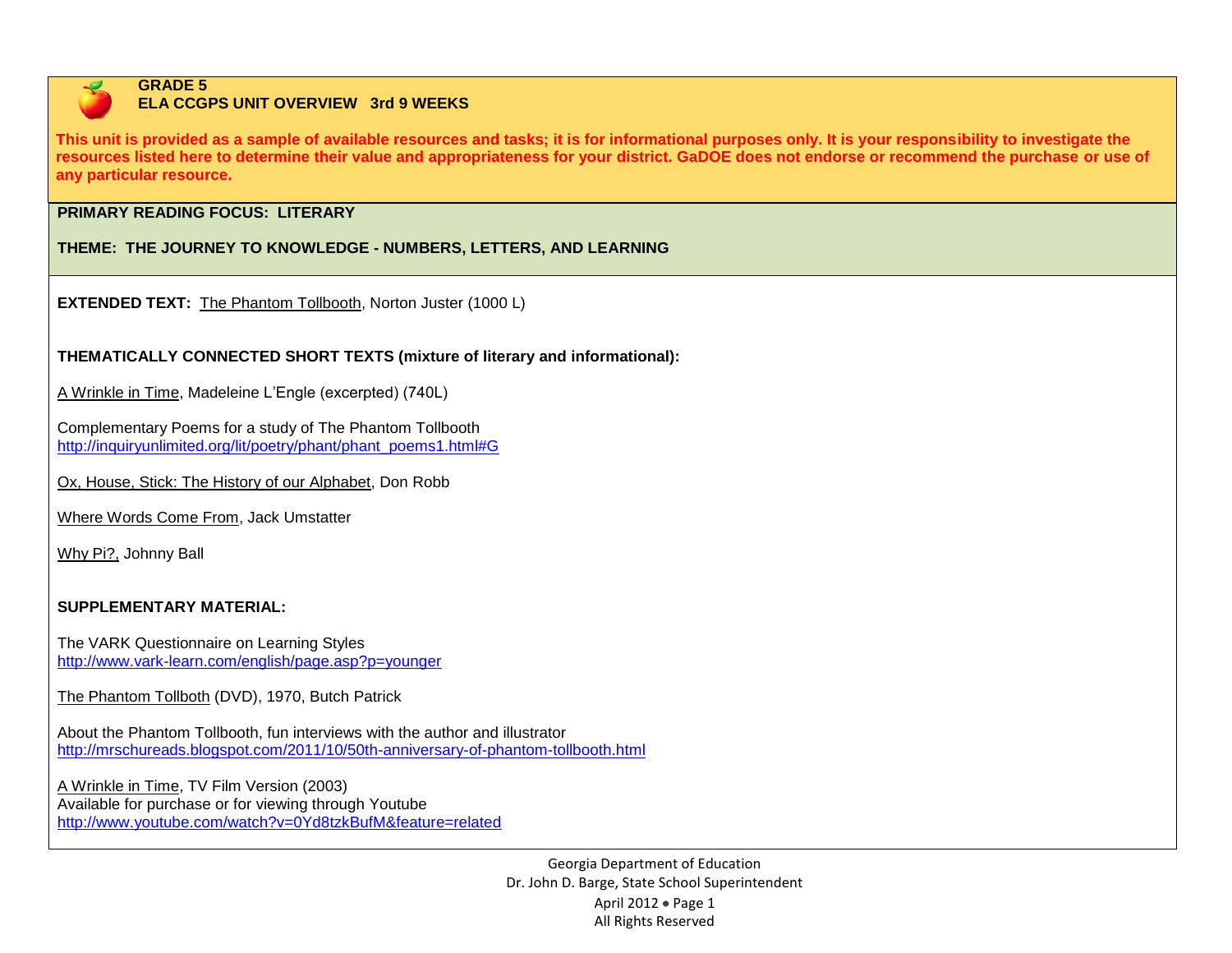### **PRIMARY WRITING FOCUS: INFORMATIVE/EXPLANATORY (THESE ARE THE THREE WRITING ASSESSMENTS)**

Assessment 1. In The Phantom Tollbooth, the author Norton Juster plays tricks with words to connect the the stages of Milo's journey to stages we go through in our lives. For example, Milo travels towards a place called "Expectations" but gets caught in the "Doldrums," just as we travel in life towards things we are excited about (Expectations) but sometimes lose steam or get discouraged along the way (Doldrums, or depression). Choose any part of the book you like, and talk about what the author's "word tricks" mean and symbolize in that section. Use evidence from the text to show the connections to what you think Juster was talking about both literally and figuratively. Your teacher will show you some examples.

**Assessment 2.** After viewing the movie and reading excerpts from the book, choose one character from Madeleine L'Engle's Wrinkle in Time and write an essay comparing and contrasting some of the fantastical creatures from each novel. Milo, for example, meets a talking dog, a boy who floats in the air, and a policeman who is wider than he is tall and never locks his jail, while Meg Murray and her friends and family meet witches, angels, centaurs, and mind readers to name just a few. Choose one or more creatures from each novel to compare and contrast with one or more from the other novel. Think about connections you can make (good, evil, helpful, harmful, big, small, mysterious, funny, etc.) Use evidence from the text to support all of your inferences about similarities and differences in the creatures you choose to write about.

**Assessment 3.** After reading The Phantom Tollbooth and learning about the history and use of numbers and letters, write an opinion essay arguing which you think are more important, letters or numbers. Just like the kings of Dictionopolis and Digitopolis, many people think that numbers are more useful or important than letters and words, and other people think the opposite. Most of us feel like we are a little better at math than English, or a little better at English than math. Using evidence from at least two of these texts: Ox, House, Stick: The History of our Alphabet, Don Robb, Where Words Come From, Jack Umstatter, Why Pi?, Johnny Ball, or The Phantom Tollbooth, support your argument that words or numbers are more important. If we had numbers and not letters, could we still function as a society? What if the reverse were true?

## **ADDITIONAL WRITING (THIS WRITING IS EMBEDDED WITHIN THE TASKS)**

#### **Narratives:**

**1.** Demonstrating your knowledge of writing events in sequence and using descriptive language, write a very short story telling of a fantastical adventure such as the one Meg Murray takes to a distant planet or the one Milo takes when he goes through the magical tollbooth (you can also think about other similar stories you've heard, such as The Wizard of Oz or Alice in Wonderland. Be as creative as you'd like; go down a drain pipe, into a grain of sand, to the reaches of outer space, or inside the mind of your dog - you name it! Compare yourself to at least one character from one other book, movie, or poem in your piece using proper title punctuation.

**2.** In The Phantom Tollbooth, Milo learns a lesson about life. He is bored with the world, with school, and with his life until his trip through the tollbooth gives him a new outlook on life. We might describe Milo as being boring, uninspired, depressed, or pessimistic before his trip, but excited, happy, and optimistic after his return. Write a narrative demonstrating your understanding of characterization that tells us what kind of person you used to be and what kind of person you are now. If you feel that you've always been the same, then you can write about that, explaining the characteristics typical of you that have never changed.

### **Research Connections:**

- **1.** History and origin of letters, numbers, language
- **2**. Idioms, symbols, figurative language

**Routine Writing Opportunities:**

Georgia Department of Education Dr. John D. Barge, State School Superintendent April  $2012 \cdot \text{Page } 2$ All Rights Reserved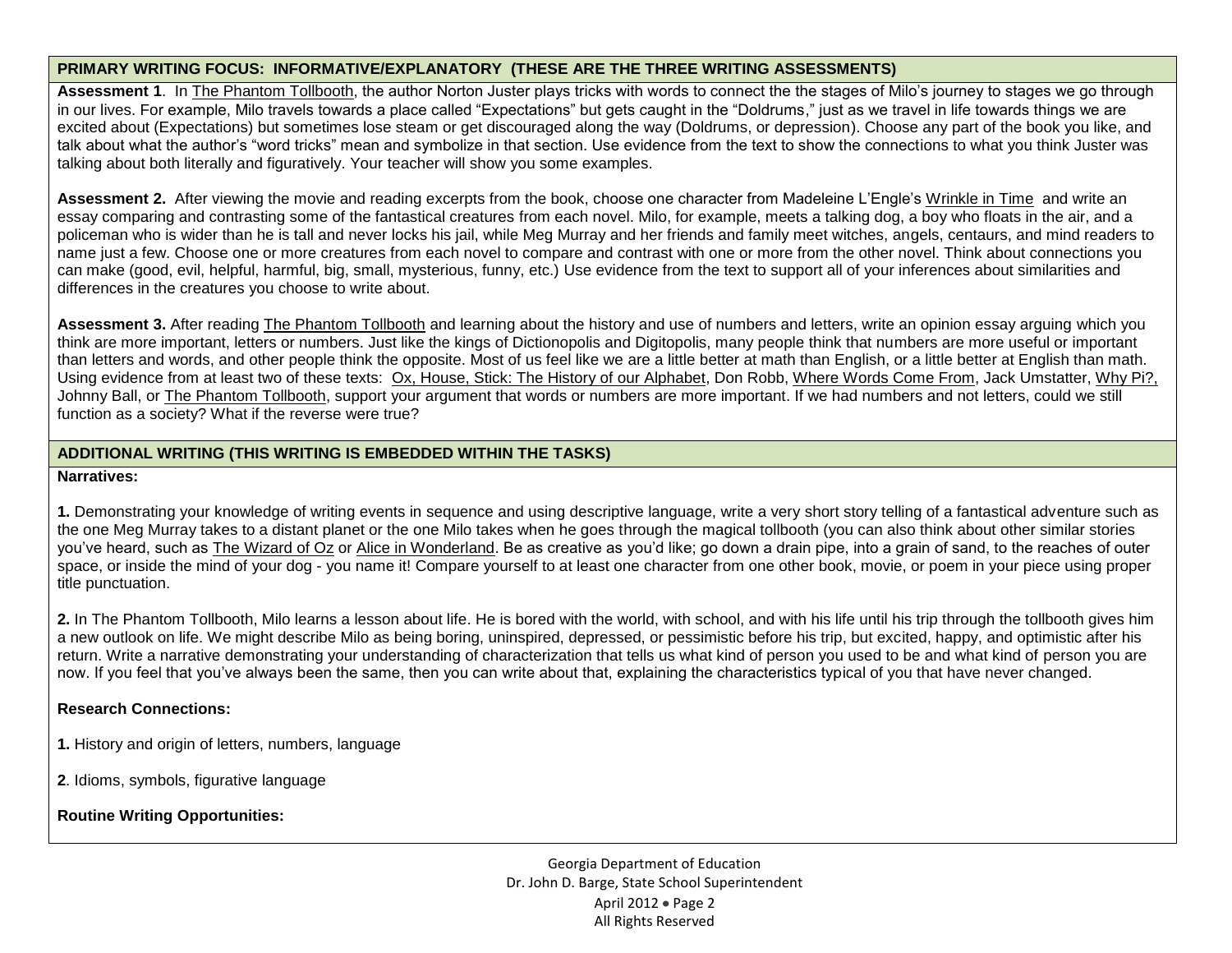**1.** Diaries, journal writing

**2.** Newspaper from one of the imaginary places in the text choices

**3.** Found poem/original poem

# **ASSESSMENT 1: CONNECTING READING TO WRITING AT GRADE-APPROPRIATE LEVEL**

In The Phantom Tollbooth, the author Norton Juster plays tricks with words to connect the stages of Milo's journey to stages we go through in our lives. For example, Milo travels towards a place called "Expectations" but gets caught in the "Doldrums," just as we travel in life towards things we are excited about (Expectations) but sometimes lose steam or get discouraged along the way (Doldrums, or depression). Choose any part of the book you like, and talk about what the author's "word tricks" mean and symbolize in that section. Use evidence from the text to show the connections to what you think Juster was talking about both literally and figuratively. Your teacher will show you some examples.

# **SKILL BUILDING TASKS (APPROXIMATELY 3 WEEKS)**

*Note: tasks may take more than a single day.* 

*Include a task to teach EVERY skill students will need to succeed on the assessment prompt above. Language, Foundations, and Speaking/Listening standards must be incorporated so that all standards are adequately addressed throughout the year.* 

**ESSENTIAL QUESTION: How can making predictions help us understand a text?** 

**Task: Pre-reading**

**Standards:**

ELACC5RF4: a. Read on-level text with purpose and understanding.

ELACC5RI3: Explain the relationships or interactions between two or more individuals, events, ideas, or concepts in a historical, scientific, or technical text based on specific information in the text.

ELACC5RI2: Determine two or more main ideas of a text and explain how they are supported by key details; summarize the text.

ELACC5SL1: Engage effectively in a range of collaborative discussions (one-on-one, in groups, and teacher-led) with diverse partners on *grade 5 topics and texts*, building on others' ideas and expressing their own clearly.

# **Instruction:**

- Introduce The Phantom Tollbooth
- Provide students with literary reviews of the book to study in pairs; each pair of students should study their review and prepare a summary [http://www.amazon.com/Phantom-Tollbooth-Norton-Juster/dp/product-description/0394820371/ref=dp\\_proddesc\\_0/188-3950884-](http://www.amazon.com/Phantom-Tollbooth-Norton-Juster/dp/product-description/0394820371/ref=dp_proddesc_0/188-3950884-6565957?ie=UTF8&n=283155&s=books) [6565957?ie=UTF8&n=283155&s=books](http://www.amazon.com/Phantom-Tollbooth-Norton-Juster/dp/product-description/0394820371/ref=dp_proddesc_0/188-3950884-6565957?ie=UTF8&n=283155&s=books) (a graphic organizer suggesting specific information to find in each review may be helpful)
- Have students make predictions about the book based on the cover art and the reviews; require evidence for inferences made in the predictions

# **ESSENTIAL QUESTION: Why is it important to take notes as we read?**

**Task: Note-taking**

Georgia Department of Education Dr. John D. Barge, State School Superintendent April 2012 • Page 3 All Rights Reserved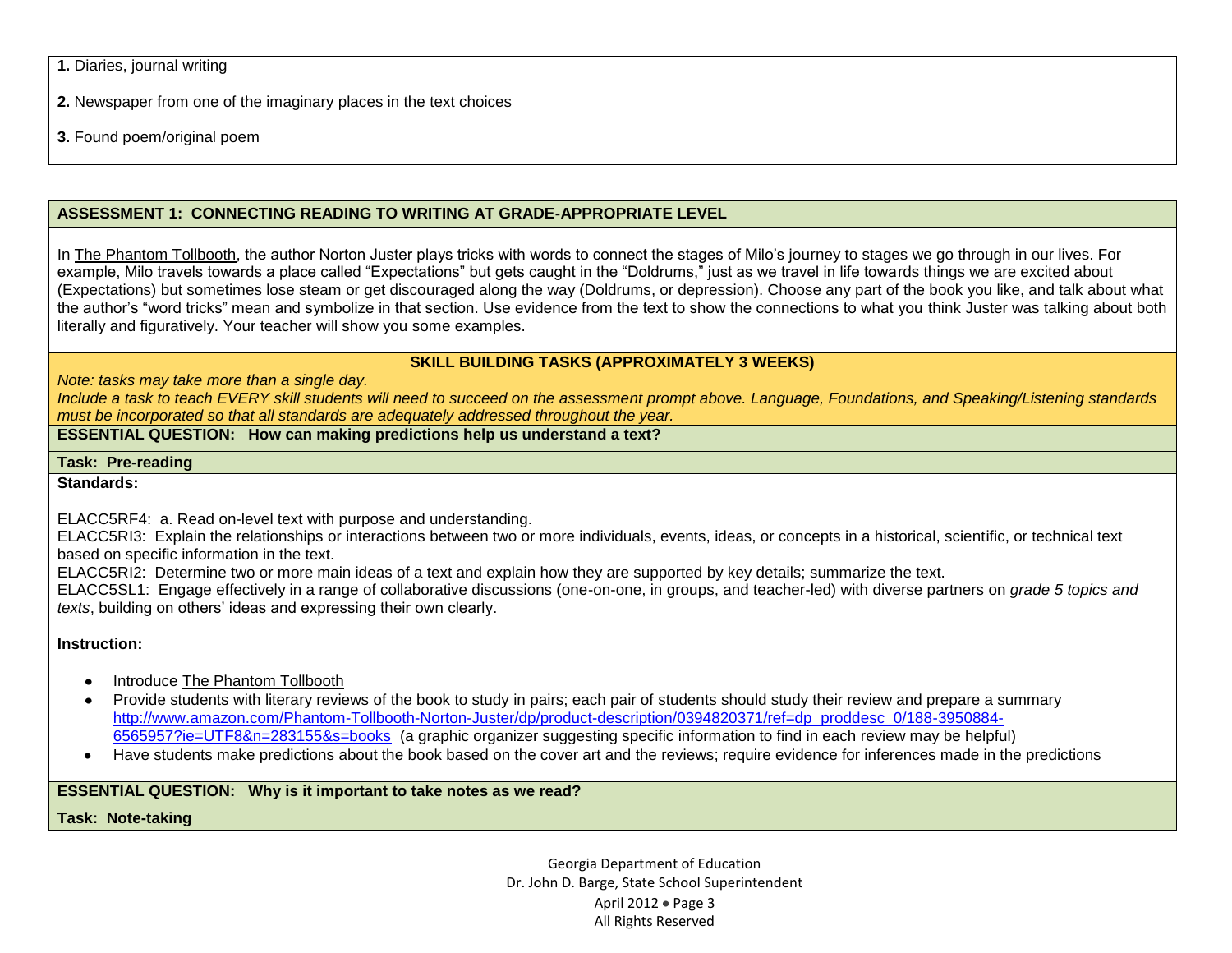#### **Standards:**

ELACC5W9: Draw evidence from literary or informational texts to support analysis, reflection, and research. ELACC5SL2:Summarize a written text read aloud or information presented in diverse media and formats, including visually, quantitatively, and orally.

## **Instruction:**

- Provide explicit instruction on how students should take and organize their notes on the reading (a double-entry journal, reading diary, outline, etc.)
- Remind the students that they will need to cite evidence from the text in their assessments throughout the unit; therefore, good notes with specific information and perhaps page numbers will be valuable
- Read Chapter 1 aloud to the students, modeling reading with fluency and expression; scaffold the students' note-taking practices actively as you read
- Discuss and summarize Chapter 1
- Optional Activity: cover one wall of the classroom with paper and have the students create a giant version of Milo's map; use this map to track his progress each day (students might also build and decorate a tollbooth from cardboard boxes and tubes)

Homework: Students will read Chapter 2 independently, taking notes (notes should include 10 interesting words identified from the text)

## **ESSENTIAL QUESTION: How can understanding synonyms, antonyms, and homophones help in decoding unknown words?**

# **Task: Poetry tone and mood/synonyms, antonym, homophones, etc.**

## **Standards:**

ELACC5SL1: a. Come to discussions prepared, having read or studied required material; explicitly draw on that preparation and other information known about the topic to explore ideas under discussion.

c. Pose and respond to specific questions by making comments that contribute to the discussion and elaborate on the remarks of others.

ELACC5RL2: Determine a theme of a story, drama, or poem from details in the text, including how characters in a story or drama respond to challenges or how the speaker in a poem reflects upon a topic; summarize the text.

ELACC5L5: Demonstrate understanding of figurative language, word relationships, and nuances in word meanings. c. Use the relationship between particular words (e.g., synonyms, antonyms, homographs) to better understand each of the words.

# **Instruction:**

- Discuss and review notes from independent reading of Chapter 2  $\bullet$
- Share the poem "English is a Pain" by Shirlee Curlee Bingham (this poem plays with homophones)
- Using a chart or interactive board, guide students in brainstorming thematic connections between this poem and the text; they should be able to identify  $\bullet$ several areas of connection (word play, humor, and Milo's attitude toward learning, for example)
- Guide students in identifying the tone and mood of the poem and in attempting to identify how the author has conveyed her silly mood (is it word choice? Visual arrangement? Rhyme? Subject matter? Punctuation?)
- Extend this activity if desired by providing copies of the other poems provided that connect to Chapter 2 (and/or Chapter 1) and allow students to think about why they were chosen as connecting to the content of the chapter
- Provide explicit instruction on homophone, homonym, synonym, and antonym  $\bullet$
- Using index cards with examples of these kinds of words written on them, have students in teams race to sort the cards into the proper categories  $\bullet$
- $\bullet$ Have student proctors with answer keys help to check the sorting for correctness in order to determine a winner and award prizes

Georgia Department of Education Dr. John D. Barge, State School Superintendent April 2012  $\bullet$  Page 4 All Rights Reserved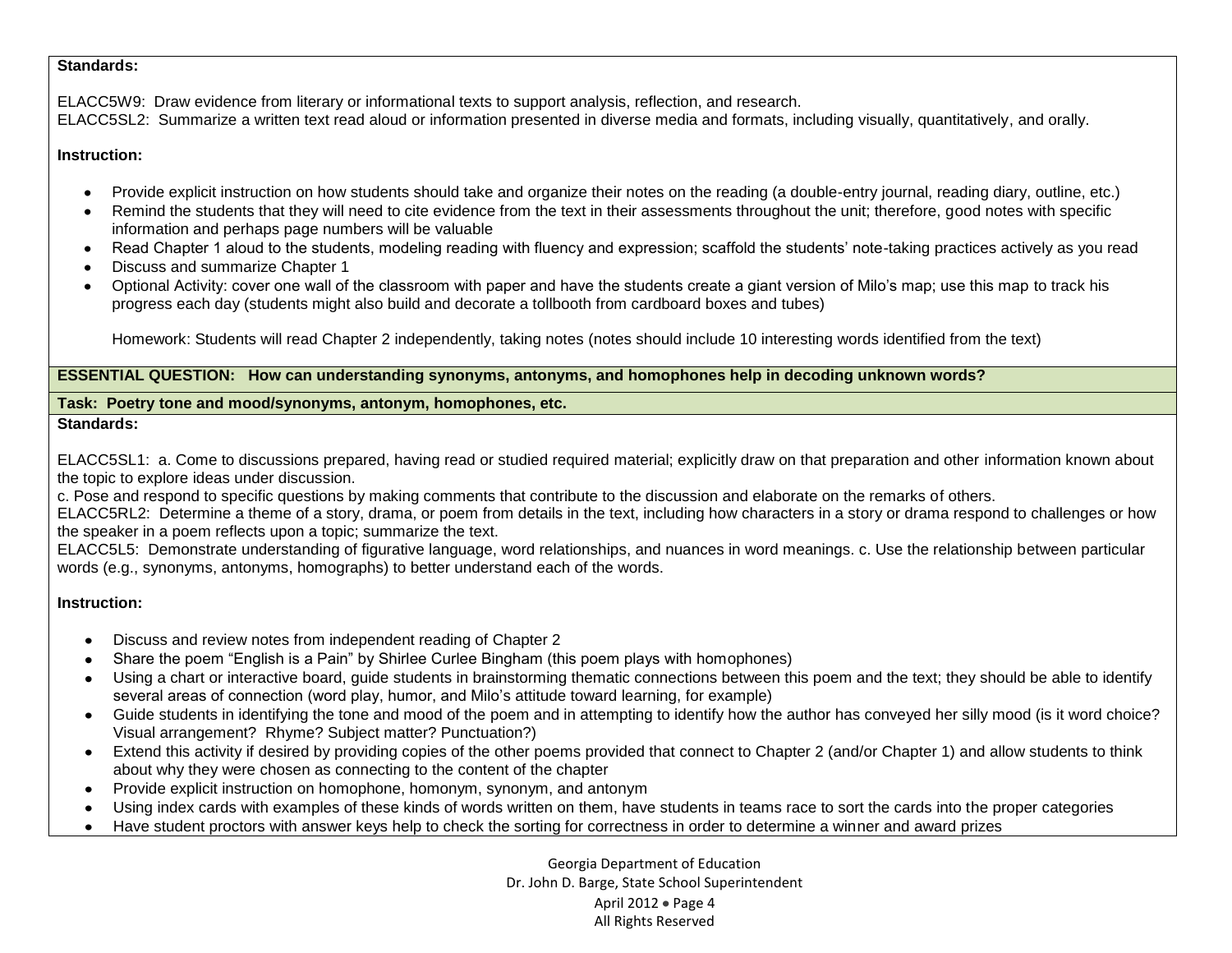Have students attempt to identify these types of words as the class reads Chapter 3 in the next task (students may read independently, in pairs or groups, or using any reading strategy deemed appropriate)

### **ESSENTIAL QUESTION: How do authors use words in unusual or non-literal ways and why?**

## **Task: Figurative language, puns, symbols in text**

## **Standards:**

ELACC5SL1: Engage effectively in a range of collaborative discussions (one-on-one, in groups, and teacher-led) with diverse partners on grade 5 topics and texts, building on others' ideas and expressing their own clearly.

a. Come to discussions prepared, having read or studied required material; explicitly draw on that preparation and other information known about the topic to explore ideas under discussion.

b. Follow agreed-upon rules for discussions and carry out assigned roles.

c. Pose and respond to specific questions by making comments that contribute to the discussion and elaborate on the remarks of others.

d. Review the key ideas expressed and draw conclusions in light of information and knowledge gained from the discussions.

ELACC5SL2: Summarize a written text read aloud or information presented in diverse media and formats, including visually, quantitatively, and orally.

ELACC5SL3: Summarize the points a speaker makes and explain how each claim is supported by reasons and evidence.

### **Instruction:**

- Read Chapter 3 of Phantom Tollbooth aloud for students modeling fluency and expression
- In pairs, have the students each take a segment of text and create a list of every word or phrase they can find that has more than one meaning or that seems to be a word "joke," providing several clear examples and scaffolding understanding as necessary
- Guide students in a discussion about the puns, figurative language, and other "word jokes" they find in the text, helping them to classify these ("puns" are a sophisticated concept that is not taught until high school, but they are also a commonly used device in children's books, so help students to understand the basic concept and simply help them to enjoy the fun; you can address figurative language directly as it does appear in the standards)
- $\bullet$ Remember to update Milo's travel map as desired

Homework: Students will read Chapter 4 independently, taking notes (notes should include 10 interesting words identified from text)

### **ESSENTIAL QUESTION: How do words and phrases in a text create tone or help to identify theme?**

### **Task: Read aloud and "found poem"**

## **Standards:**

ELACC5RL1: Quote accurately from a text when explaining what the text says explicitly and when drawing inferences from the text.

ELACC5SL2: Summarize a written text read aloud or information presented in diverse media and formats, including visually, quantitatively, and orally.

ELACC5RL2: Determine a theme of a story, drama, or poem from details in the text, including how characters in a story or drama respond to challenges or how the speaker in a poem reflects upon a topic; summarize the text.

ELACC5W9: Draw evidence from literary or informational texts to support analysis, reflection, and research.

## **Instruction:**

Activate background knowledge on puns, symbols, figurative language, and the poem studied in the previous tasks

Georgia Department of Education Dr. John D. Barge, State School Superintendent April 2012  $\bullet$  Page 5 All Rights Reserved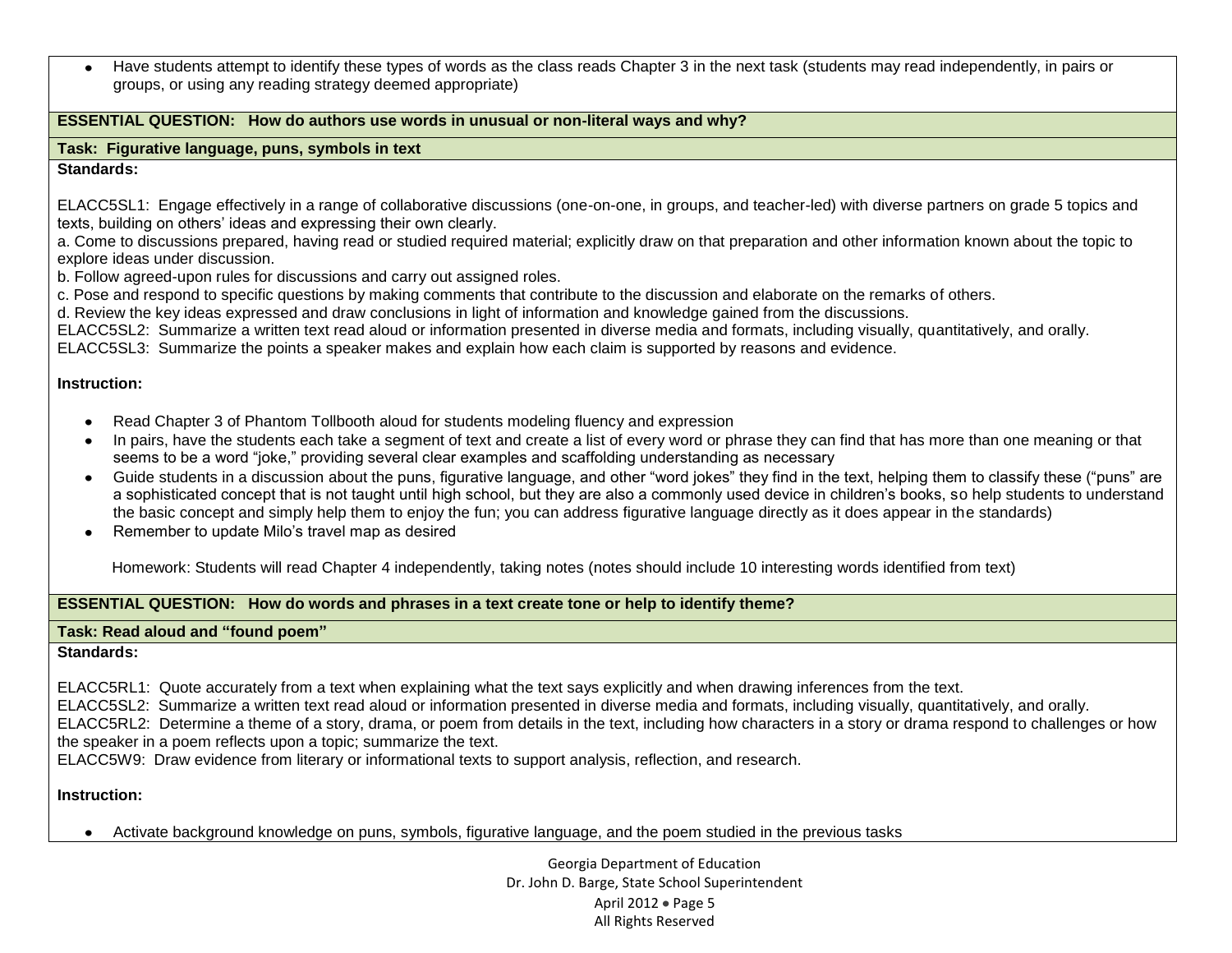- Discuss Chapters 1-4 of the text, having students substantially summarize and recall the story so far (update Milo's travel map if desired)  $\bullet$
- Have students share some of the vocabulary words they have found in their reading  $\bullet$
- With this background reviewed, share with students the concept of creating a "Found Poem"<http://www.youtube.com/watch?v=m5MgcQI2RpE>
- Have students use any portion of the text they desire to create a found poem; require the poems to have a theme and require students to be able to identify that theme and support it with evidence from their found poems (for example, if the theme is the importance of words, pull bits from the text that show how important communication has been to Milo in his journey; if the theme is that Milo is a nice guy, or that Tock is helpful, make sure the phrases and words in the poem reflect that theme)
- Read aloud Chapter 6, modeling fluency and expression; remember to require note-taking and periodically remind the students that these notes will be  $\bullet$ available for their use during their writing assessment - those taking good notes will write better papers

Homework: Students will read Chapter 7 independently, taking notes (notes should include 10 interesting words identified from text)

### **ESSENTIAL QUESTION: What is it like to be an author and how do authors work with illustrators**

#### **Task: Interview with author and illustrator**

### **Standards:**

ELACC5SL2: Summarize a written text read aloud or information presented in diverse media and formats, including visually, quantitatively, and orally. ELACC5SL3: Summarize the points a speaker makes and explain how each claim is supported by reasons and evidence. ELACC5RL6:Describe how a narrator's or speaker's point of view influences how events are described.

### **Instruction:**

- Have students review the exercise they did at the beginning of the unit where they summarized reviews of the text
- Have each student look at his or her summary and pull out any information they can find on the author or illustrator; share these facts aloud
- Provide students with an "Idea Hunt" activity to complete during viewing; this will be like a scavenger hunt, but will ask the students to make inferences and reach conclusions about the facts instead of simply identifying them (for example "Do Norton Juster and Jules Feiffer seem to be good friends? What makes you think they are or are not?")
- Share the following film with the students: About the Phantom Tollbooth, fun interviews with the author and illustrator <http://mrschureads.blogspot.com/2011/10/50th-anniversary-of-phantom-tollbooth.html>

## **ESSENTIAL QUESTION: What kinds of words does this author use and why?**

## **Task: Vocabulary study**

## **Standards:**

ELACC5L6: Acquire and use accurately grade-appropriate general academic and domain-specific vocabulary, including words and phrases that signal contrast, addition, and other logical relationships (e.g., *however*, *although*, *nevertheless*, *similarly*, *moreover*, *in addition*).

ELACC5L4: Determine or clarify the meaning of unknown and multiple-meaning words and phrases based on grade 5 reading and content, choosing flexibly from a range of strategies.

a. Use context (e.g., cause/effect relationships and comparisons in text) as a clue to the meaning of a word or phrase.

b. Use common, grade-appropriate Greek and Latin affixes and roots as clues to the meaning of a word (e.g., photograph, photosynthesis).

c. Consult reference materials (e.g., dictionaries, glossaries, thesauruses), both print and digital, to find the pronunciation and determine or clarify the precise

Georgia Department of Education Dr. John D. Barge, State School Superintendent April 2012  $\bullet$  Page 6 All Rights Reserved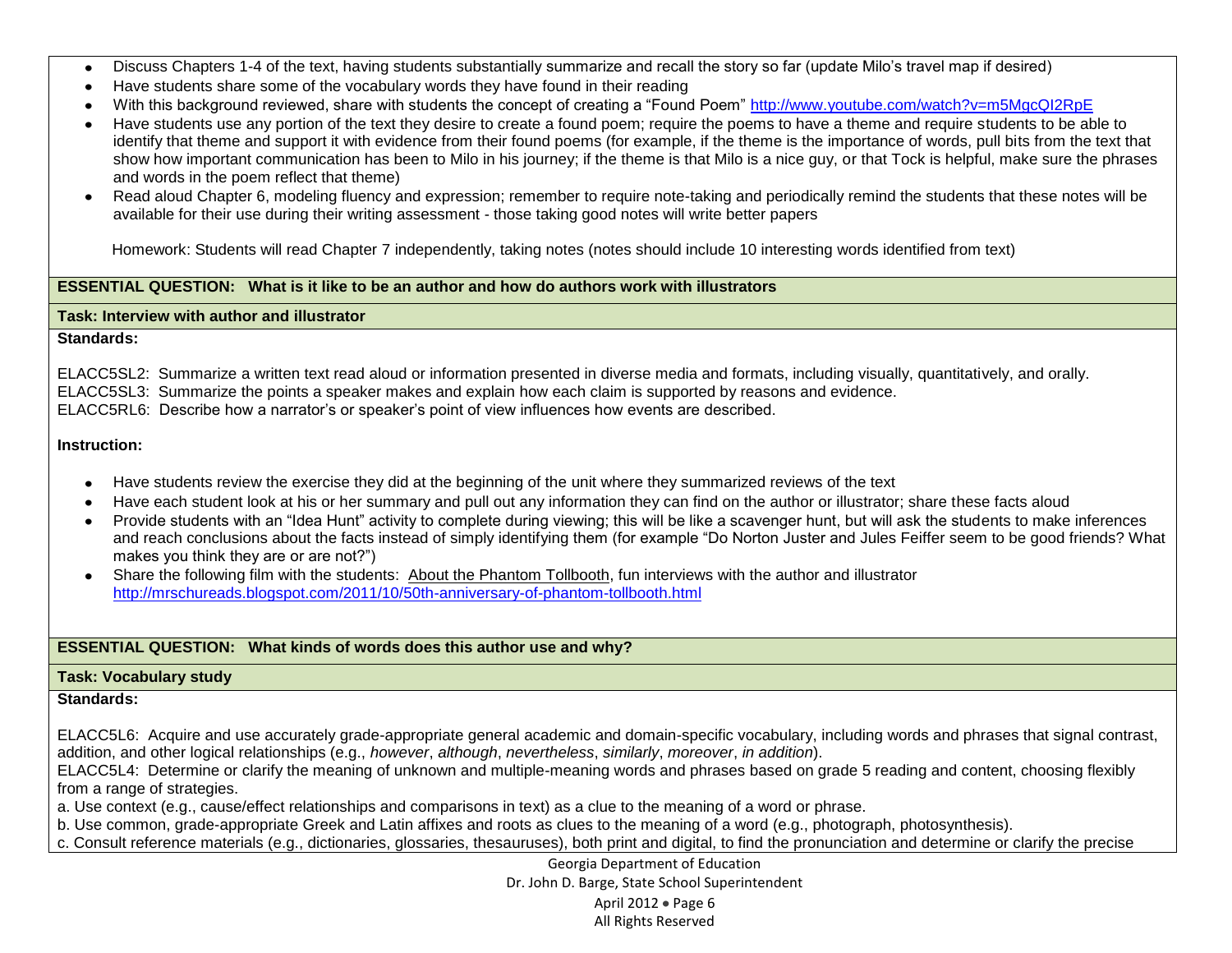meaning of key words and phrases.

ELACC5RF4: Read with sufficient accuracy and fluency to support comprehension.

- a. Read on-level text with purpose and understanding.
- b. Read on-level prose and poetry orally with accuracy, appropriate rate, and expression on successive readings.
- c. Use context to confirm or self-correct word recognition and understanding, rereading as necessary.

## **Instruction:**

- In pairs, have students share the vocabulary lists they have created in their independent reading
- Working through a series of pairings, students will cull their lists until the class has a single list (use chart paper and any kind of matching/exclusion process is efficient to accomplish this) of words that many students identified (class favorites)
- Identify which words were most often chosen and engage students in a discussion about why they chose certain words (are they funny? Unusual? Long? Short? Known? Unknown?)
- Put the class's favorite words on Milo's travel map if desired
- Conduct a series of activities with these words; for example, identify the parts of speech, number of syllables, definitions, and use in sentences
- Have students read Chapter 8 taking turns reading aloud from the text**;** check students' notes

## **ESSENTIAL QUESTION: How will I be assessed on my learning in this unit?**

## **Task: Familiarize students will upcoming assessment**

## **Standards:**

ELACC5RI1: Quote accurately from a text when explaining what the text says explicitly and when drawing inferences from the text.

ELACC5RI4: Determine the meaning of general academic and domain-specific words and phrases in a text relevant to a grade 5 topic or subject area.

ELACC5RI9: Integrate information from several texts on the same topic in order to write or speak about the subject knowledgeably.

ELACC5SL1: Engage effectively in a range of collaborative discussions (one-on-one, in groups, and teacher-led) with diverse partners on *grade 5 topics and texts*, building on others' ideas and expressing their own clearly

# **Instruction:**

- Place the prompt for this culminating writing task (see above) on chart paper or interactive board  $\bullet$
- Lead students in a thorough discussion of all parts of the prompt so that they thoroughly understand what they will be asked to do in the assessment
- Examine the vocabulary of the prompt and share student models of good work
- Provide worksheets and copies of the 5th grade standards to students and engage them (in teams, pairs, or whole groups) in determining what they expect to see on a rubric for this assignment
- Provide students with a copy of the actual rubric you will use, or modify it in class based on the feedback from discussion
- Review the grammatical concepts included in this study (synonyms, antonyms, homophones) and make sure they are meaningfully included in the rubric;  $\bullet$
- Have students return to their groups and brainstorm a check-list of peer review items; that is, what should you check your paper for before the final edit to make sure it meets the requirements of the rubric (for example, check sentence fluency to make sure you have employed diverse and interesting sentence construction; check spelling, verb tense, check that all items are backed up by evidence, etc.)
- Have students read Chapter 9 aloud or independently, taking notes

Homework: Students will read Chapter 10 independently, taking notes

Georgia Department of Education Dr. John D. Barge, State School Superintendent April 2012 . Page 7 All Rights Reserved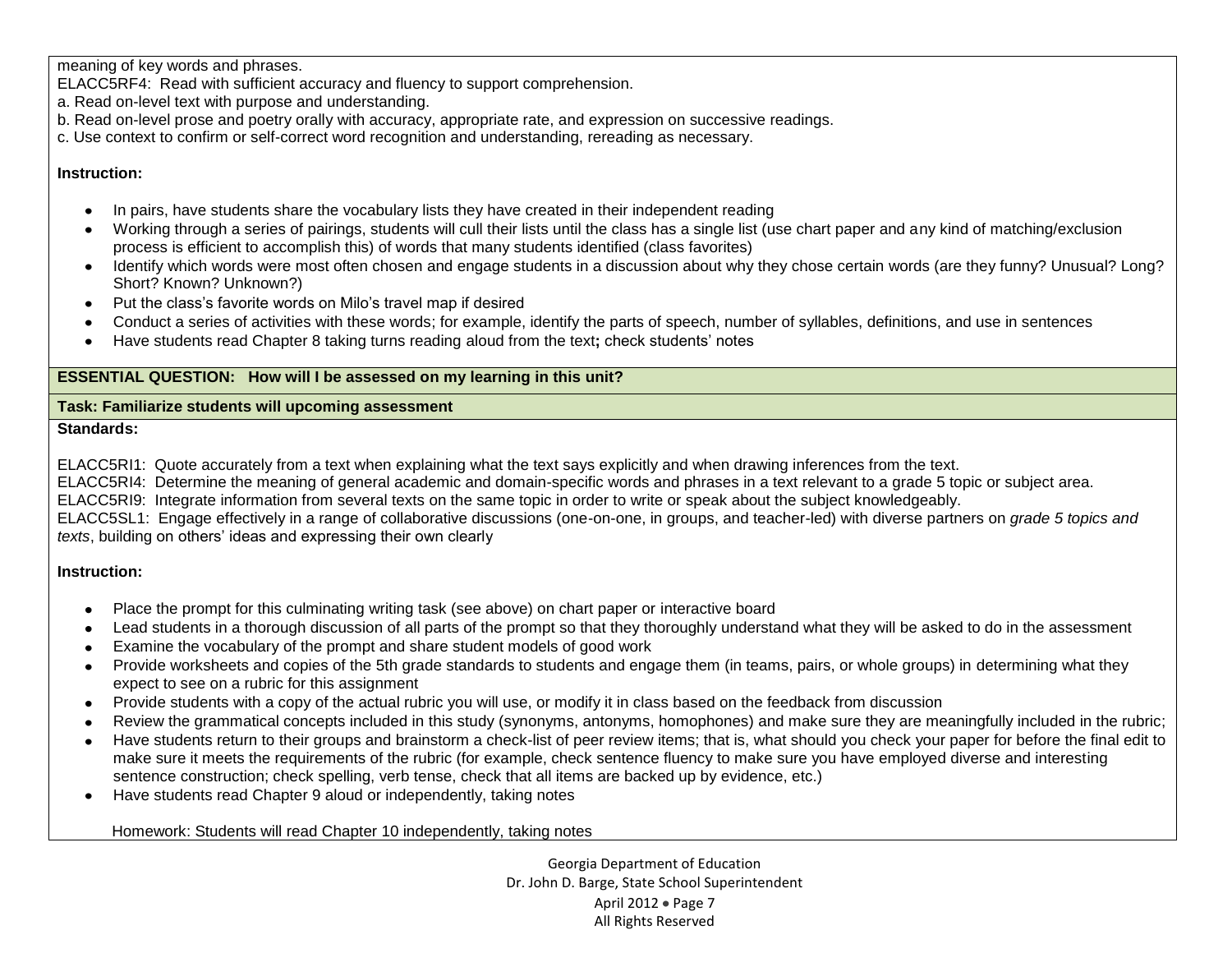### **ESSENTIAL QUESTION: How are visual texts different from written texts and why?**

#### **Task: View visual texts and compare**

### **Standards:**

ELACC5RL7: Analyze how visual and multimedia elements contribute to the meaning, tone, or beauty of a text (e.g., graphic novel, multimedia presentation of fiction, folktale, myth, poem).

ELACC5RL9: Compare and contrast stories in the same genre (e.g., mysteries and adventure stories) on their approaches to similar themes and topics. ELACC5W9: Draw evidence from literary or informational texts to support analysis, reflection, and research.

ELACC5SL1: Engage effectively in a range of collaborative discussions (one-on-one, in groups, and teacher-led) with diverse partners on grade 5 topics and texts, building on others' ideas and expressing their own clearly.

a. Come to discussions prepared, having read or studied required material; explicitly draw on that preparation and other information known about the topic to explore ideas under discussion.

b. Follow agreed-upon rules for discussions and carry out assigned roles.

c. Pose and respond to specific questions by making comments that contribute to the discussion and elaborate on the remarks of others.

d. Review the key ideas expressed and draw conclusions in light of information and knowledge gained from the discussions.

## **Instruction:**

- $\bullet$ Engage students in a discussion about Chapter 10 (read independently for homework)
- Students have now completed one half of the text. View the first half of the film version of the text, requiring students to identify and examine ways in which the film may differ from the text (a helpful graphic organizer asking the right questions or giving cues where to look for specific items may be helpful)
- After viewing, put students in pairs or small groups to discuss the issue of visual versus written text, identifying the specific merits of each
- If desired, have students write a brief response of these points after the discussion

## **ESSENTIAL QUESTION: How does the author use words to affect his readers?**

### **Task: Assessment connecting reading to writing**

### **Standards:**

ELACC5W4: Produce clear and coherent writing in which the development and organization are appropriate to task, purpose, and audience. (Grade-specific expectations for writing types are defined in Standards 1–3 above.)

ELACC5W5: With guidance and support from peers and adults, develop and strengthen writing as needed by planning, revising, and editing. (Editing for conventions should demonstrate command of Language standards 1–3 up to and including grade 5.)

ELACC5L1: Demonstrate command of the conventions of standard English grammar and usage when writing or speaking.

ELACC5L2: Demonstrate command of the conventions of standard English capitalization, punctuation, and spelling when writing.

# **Instruction:**

Students will respond to the assessment prompt connecting the reading to a writing task:

Georgia Department of Education Dr. John D. Barge, State School Superintendent April 2012  $\bullet$  Page 8 All Rights Reserved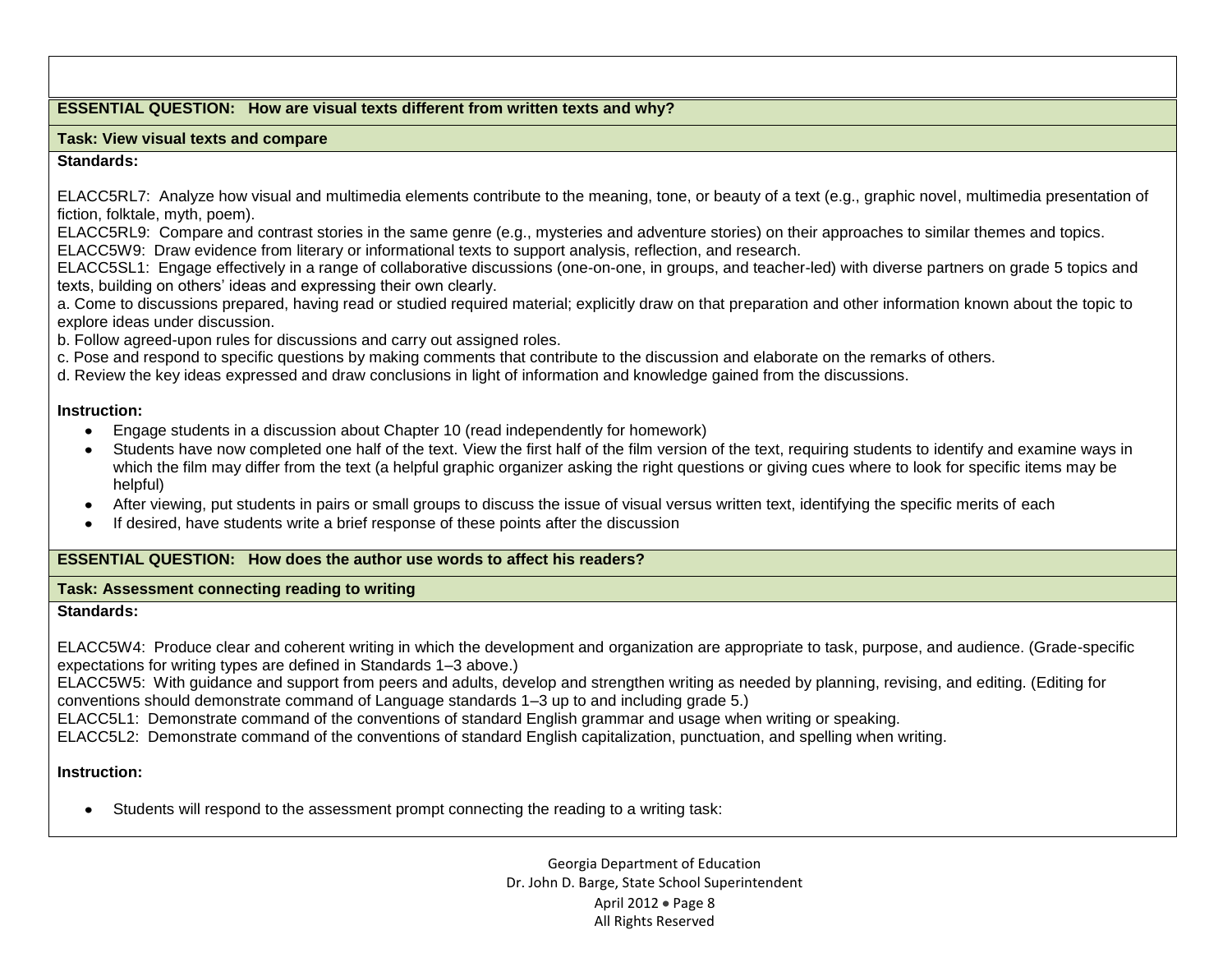In The Phantom Tollbooth, the author Norton Juster plays tricks with words to connect the stages of Milo's journey to stages we go through in our lives. For example, Milo travels towards a place called "Expectations" but gets caught in the "Doldrums," just as we travel in life towards things we are excited about (Expectations) but sometimes lose steam or get discouraged along the way (Doldrums, or depression). Choose any part of the book you like, and talk about what the author's "word tricks" mean and symbolize in that section. Use evidence from the text to show the connections to what you think Juster was talking about both literally and figuratively. Your teacher will show you some examples.

Require steps of the writing process as desired (rough and final drafts, peer review, etc.)  $\bullet$ 

# **ASSESSMENT 2: CONNECTING READING TO WRITING AT GRADE-APPROPRIATE LEVEL**

After viewing the movie and reading excerpts from the book, choose one character from Madeleine L'Engle's Wrinkle in Time and write an essay comparing and contrasting some of the fantastical creatures from each novel. Milo, for example, meets a talking dog, a boy who floats in the air, and a policeman who is wider than he is tall and never locks his jail, while Meg Murray and her friends and family meet witches, angels, centaurs, and mind readers to name just a few. Choose one or more creature from each novel to compare and contrast with one or more from the other novel. Think about connections you can make (good, evil, helpful, harmful, big, small, mysterious, funny, etc.) Use evidence from the text to support all of your inferences about similarities and differences in the creatures you choose to write about.

## **ESSENTIAL QUESTION:**

## **SKILL BUILDING TASKS (APPROXIMATELY 3 WEEKS)**

*Note: tasks may take more than a single day.* 

*Include a task to teach EVERY skill students will need to succeed on the assessment prompt above. Language, Foundations, and Speaking/Listening standards must be incorporated so that all standards are adequately addressed throughout the year.* 

**ESSENTIAL QUESTION: How can I improve my writing on the next assessment? How can predictions help me understand a text?** 

**Task: Writing/assessment review/Introduce next text Standards:**

ELACC5RF4: a. Read on-level text with purpose and understanding.

ELACC5RI3: Explain the relationships or interactions between two or more individuals, events, ideas, or concepts in a historical, scientific, or technical text based on specific information in the text.

ELACC5RI2: Determine two or more main ideas of a text and explain how they are supported by key details; summarize the text.

ELACC5SL1: Engage effectively in a range of collaborative discussions (one-on-one, in groups, and teacher-led) with diverse partners on *grade 5 topics and texts*, building on others' ideas and expressing their own clearly.

## **Instruction:**

- Update student writing portfolios with Assessment #1 from this unit
- Share successful student work samples and discuss performance on the assessment, identifying and providing guidance on elements with which the students struggled
- Introduce A Wrinkle in Time (this book will only be studied in excerpts and via the film)
- Provide students with literary reviews of the book to study in pairs; each pair of students should study their review and prepare a summary

Georgia Department of Education Dr. John D. Barge, State School Superintendent April 2012  $\bullet$  Page 9 All Rights Reserved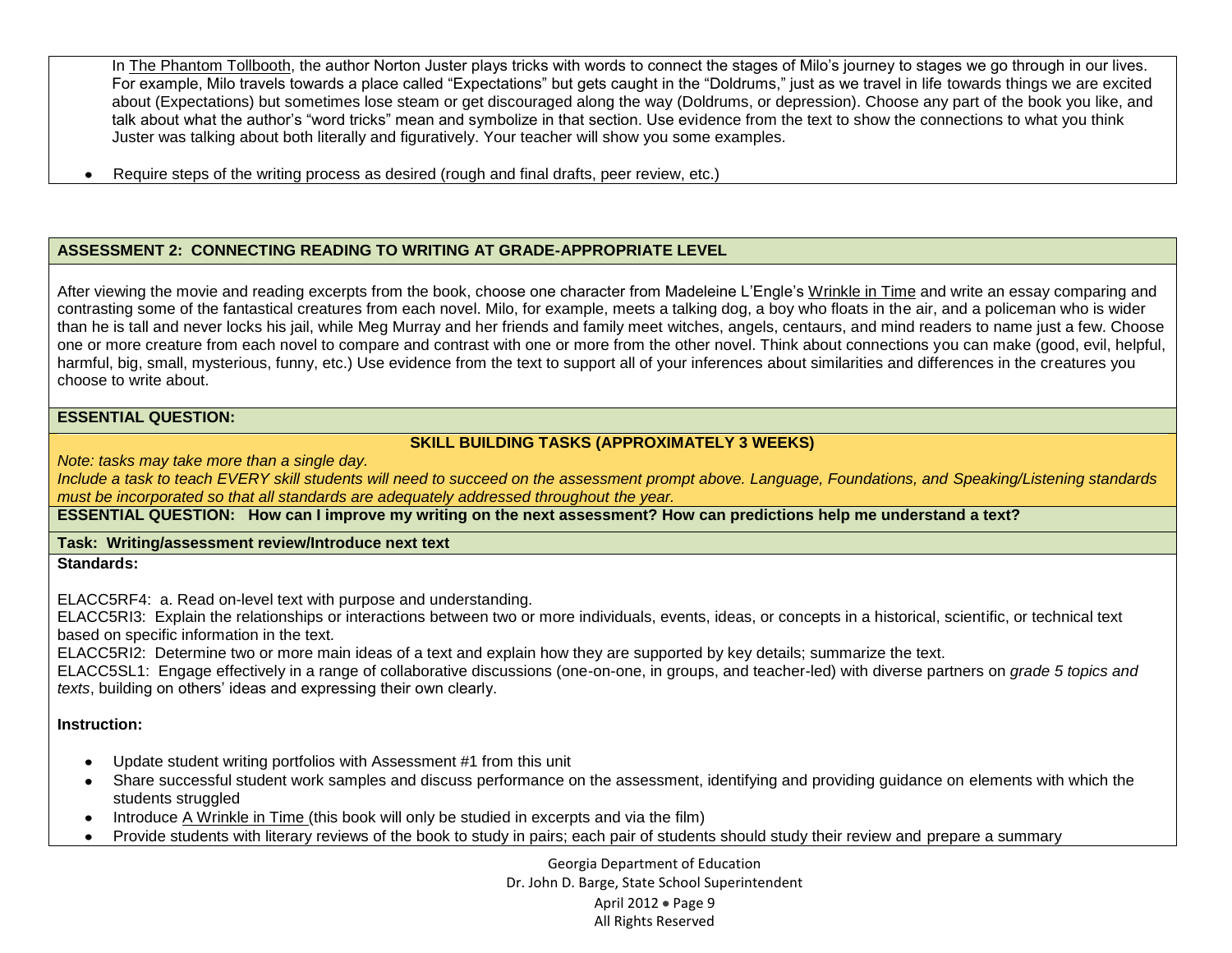### [http://www.amazon.com/Wrinkle-Madeleine-LEngles-Quintet-ebook/dp/product](http://www.amazon.com/Wrinkle-Madeleine-LEngles-Quintet-ebook/dp/product-description/B004OA64H0/ref=dp_proddesc_0?ie=UTF8&n=133140011&s=digital-text)[description/B004OA64H0/ref=dp\\_proddesc\\_0?ie=UTF8&n=133140011&s=digital-text](http://www.amazon.com/Wrinkle-Madeleine-LEngles-Quintet-ebook/dp/product-description/B004OA64H0/ref=dp_proddesc_0?ie=UTF8&n=133140011&s=digital-text) (a graphic organizer suggesting specific information to find in each review may be helpful)

Have students make predictions about the book based on the cover art and the reviews; require evidence for inferences made in the predictions

## **ESSENTIAL QUESTION: Why are descriptive words important in characterization?**

## **Task: Character introduction and comparison**

### **Standards:**

ELACC5RL4: Determine the meaning of words and phrases as they are used in a text, including figurative language such as metaphors and similes. ELACC5RL1: Quote accurately from a text when explaining what the text says explicitly and when drawing inferences from the text.

ELACC5RL9: Compare and contrast stories in the same genre (e.g., mysteries and adventure stories) on their approaches to similar themes and topics. ELACC5SL1: Engage effectively in a range of collaborative discussions (one-on-one, in groups, and teacher-led) with diverse partners on *grade 5 topics and texts*, building on others' ideas and expressing their own clearly.

## **Instruction:**

- Read the summary of A Wrinkle in Time, Chapter 1, from SparkNotes, then read the description of Mrs. Whatsit from the text  $\bullet$
- Remind students that they need to be taking notes and model what you want those notes to look like; notes should pay special attention to descriptive  $\bullet$ terms
- Engage students in a discussion about the descriptions and their initial opinions about Mrs. Whatsit and identify descriptive terms
- Continue by reading the SparkNotes for Chapter 2, reading the description of Mrs. Who directly from the text as before, noting descriptive terms
- Repeat this process for Chapter 3 where Mrs. Which is introduced
- Have students brainstorm connections between this text and The Phantom Tollbooth (youthful, oddball protagonists, strange fantastical characters, etc.; you may also want to have them brainstorm differences; but this will be more difficult at this early stage. There are some, such as the fact that Meg's mother is in the story, Milo's parents are not, etc.)

Homework: Students will read Chapter 11 of The Phantom Tollbooth independently, taking notes

### **ESSENTIAL QUESTION: How are correlative conjunctions used and how can they aid in constructing comparisons.**

## **Task: Read, compare author's styles, explore correlative conjunctions**

### **Standards:**

ELACC5RF4: Read with sufficient accuracy and fluency to support comprehension.

a. Read on-level text with purpose and understanding.

ELACC5RL6: Describe how a narrator's or speaker's point of view influences how events are described.

ELACC5L1: e. Use correlative conjunctions (e.g., *either/or, neither/nor*).

## **Instruction:**

- Summarize and discuss Chapter 11 of The Phantom Tollbooth, marking Milo's progress on the map  $\bullet$
- Read Chapter 12 aloud or allow students to read aloud to one another, stressing fluency and expression (students should take notes)  $\bullet$
- Engage students in a discussion that compares the prose style of L'Engle with that of Juster $\bullet$

Georgia Department of Education Dr. John D. Barge, State School Superintendent April 2012 • Page 10 All Rights Reserved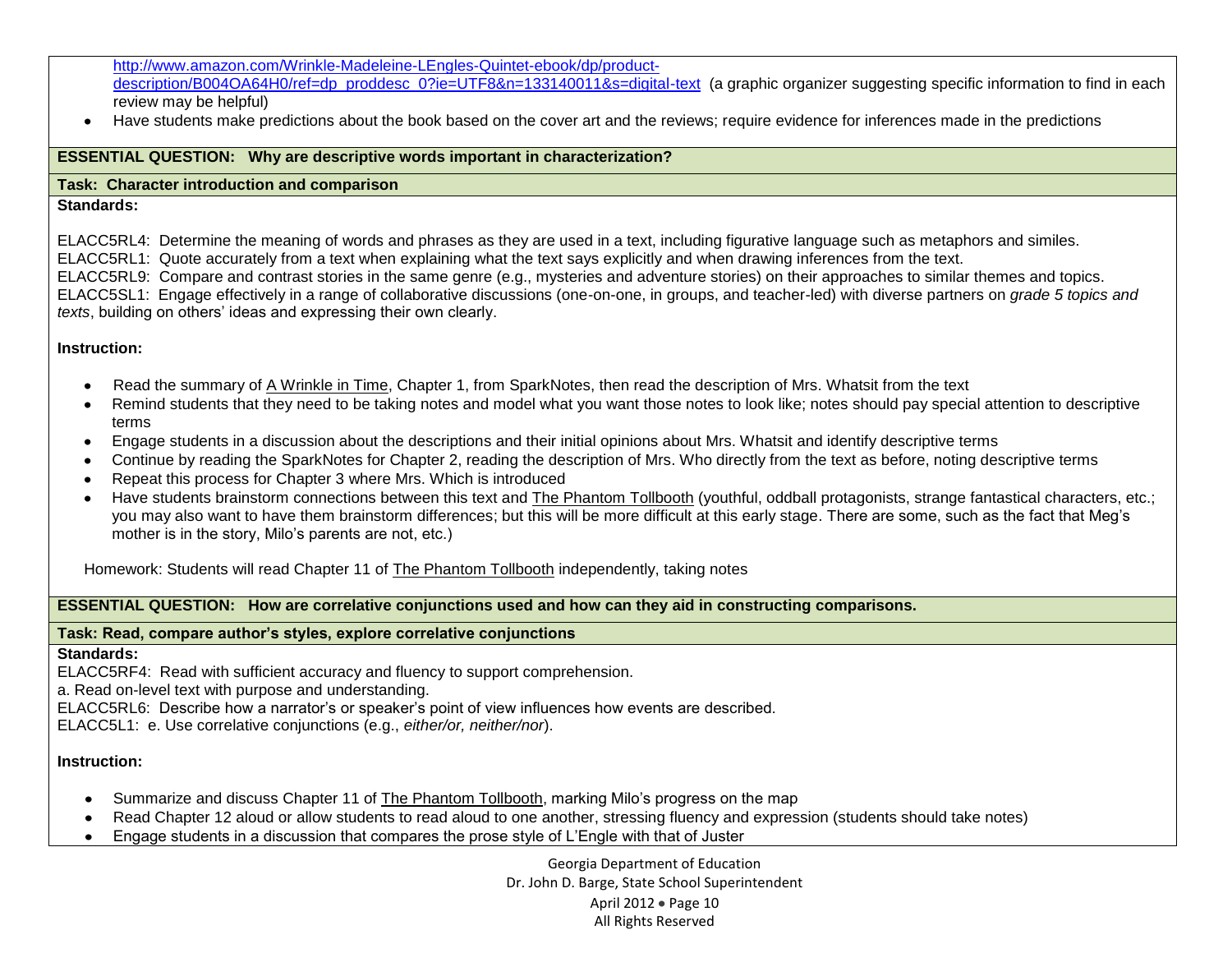- Place descriptive paragraphs side by side on an interactive board or document viewer (or provide copies to students) and have students identify all the similarities and differences they can between the two authors' styles (have them do things like identify sentence types, numbers of adjectives and adverbs, amounts and types of figurative language, humor, tone, mood, etc.)
- $\bullet$ Provide explicit instruction on correlative conjunctions, and guide students in attempting to make statements comparing the two texts using those conjunctions; for example

 "Neither Meg nor Milo likes school" (pay special attention to noun verb agreement in correlative conjunctions. The subject closest to the verb determines the verb form. If the subject closest to the verb is singular, the verb takes the singular form. If the subject closest to the verb is plural, the verb takes the plural form. This holds true for all correlative conjunctions except *both…and*. [Neither](javascript:void(0);) my friends [nor](javascript:void(0);) my teacher **is** coming to my [birthday party.](http://www.seriously-english.com/correlative-conjunctions-subject-verb-agreement/)

[Neither](javascript:void(0);) my teacher [nor](javascript:void(0);) my friends **are** coming to my birthday party.

• Inform students that you will expect to see correlative conjunctions used at least twice in the writing assessment and noun verb agreement should be correct

Homework: Students will read Chapter 13 of The Phantom Tollbooth independently, taking notes

# **ESSENTIAL QUESTION: How are characters from these stories alike and different?**

### **Task: Character analysis**

### **Standards:**

ELACC5RL7: Analyze how visual and multimedia elements contribute to the meaning, tone, or beauty of a text (e.g., graphic novel, multimedia presentation of fiction, folktale, myth, poem).

ELACC5RL9: Compare and contrast stories in the same genre (e.g., mysteries and adventure stories) on their approaches to similar themes and topics. ELACC5W9: Draw evidence from literary or informational texts to support analysis, reflection, and research.

## **Instruction:**

- Engage students in a review of what they know about A Wrinkle in Time to activate background knowledge
- View the film version of the text, requiring students to take notes specifically on the magical/fantastical creatures; the provision of a leading graphic organizer will be helpful for this task that ensures that students get the names, powers/qualities, physical description, and contextual setting of each creature (these will be needed for the final assessment)
- After viewing put students in pairs or small groups to discuss and share their notes on the creatures from the film (The Happy Medium, The Black Thing, The Man with Red Eyes, Mrs. Who, Which, and Whatsit, etc.)
- Ensure that students take and share adequate notes to perform well on the assessment
- Guide students to include discussion of how these creatures compare to the fantastical creatures in The Phantom Tollbooth in order to help them to begin to generate ideas for their essays

Homework: Students will read Chapter 13 of The Phantom Tollbooth independently, taking notes

### **ESSENTIAL QUESTION: How are books of the same genre alike and different?**

**Task: Compare and contrast character traits**

**Standards:**

Georgia Department of Education Dr. John D. Barge, State School Superintendent April 2012 • Page 11 All Rights Reserved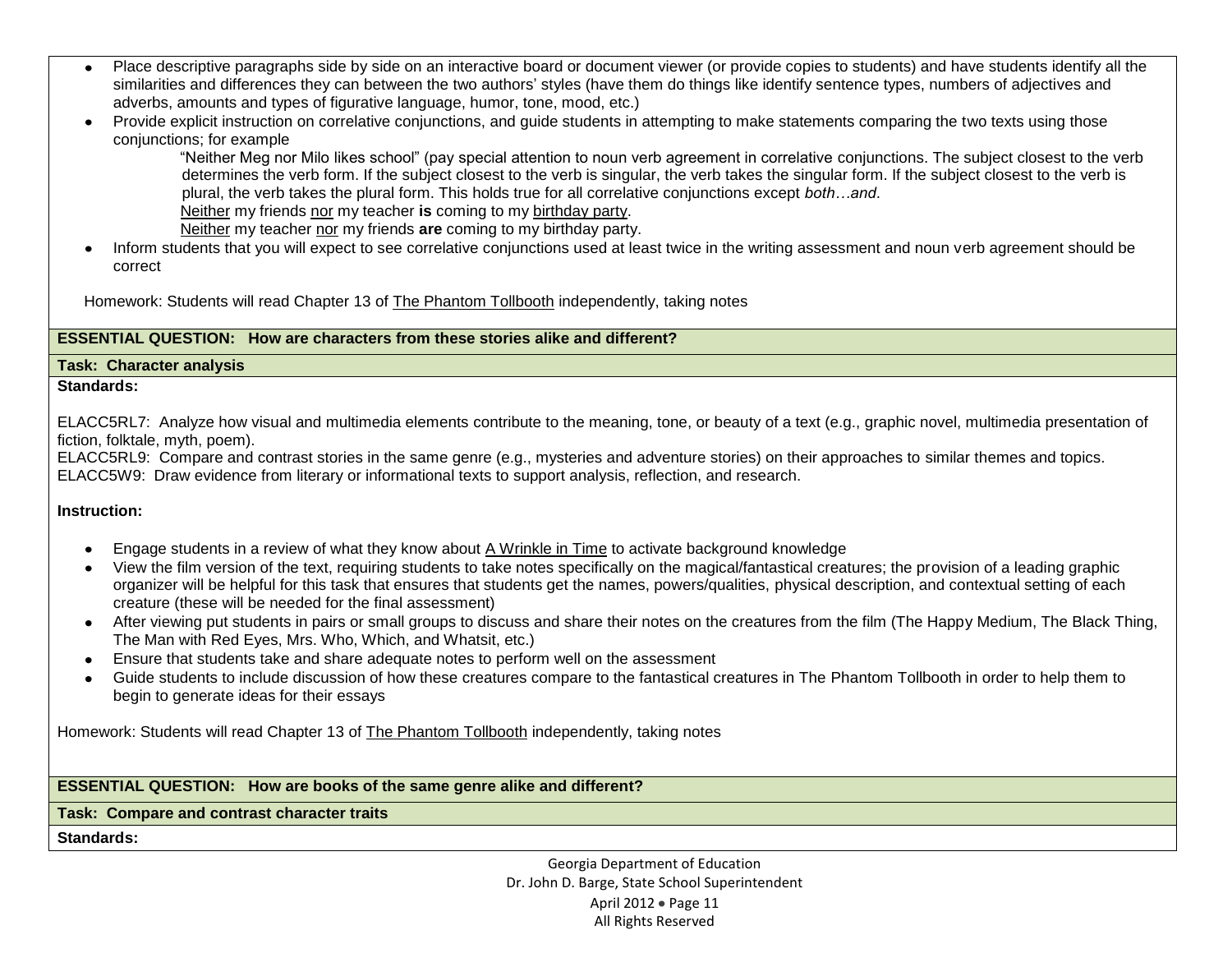ELACC5RF4: Read with sufficient accuracy and fluency to support comprehension.

a. Read on-level text with purpose and understanding.

ELACC5RL6: Describe how a narrator's or speaker's point of view influences how events are described.

ELACC5RL9: Compare and contrast stories in the same genre (e.g., mysteries and adventure stories) on their approaches to similar themes and topics.

ELACC5SL1: Engage effectively in a range of collaborative discussions (one-on-one, in groups, and teacher-led) with diverse partners on grade 5 topics and texts, building on others' ideas and expressing their own clearly.

a. Come to discussions prepared, having read or studied required material; explicitly draw on that preparation and other information known about the topic to explore ideas under discussion.

# **Instruction:**

- Summarize and discuss Chapter 13 of The Phantom Tollbooth, marking Milo's progress on the map
- Read Chapter 14 aloud or allow students to read aloud to one another, stressing fluency and expression (students should take notes)
- In these last two chapters Milo visited places that had too much noise and not enough noise. Engage the students in a discussion about whether they like noise and excitement or still and quiet (do people tell you to "speak up" or "lower your voice?" Do you listen to music turned way up or down? Do loud, busy places like carnivals make you happy or nervous?)
- Have the students try to name other comparisons from both books making a chart: things that were harmful and things that were helpful, things that were  $\bullet$ pretty and things that were ugly (and some that are both, like Aunt Beast); this will help to scaffold the comparison and contrast format for the assessment
- Optional Activity: Have students write a letter to Norman Juster, the author of The Phantom Tollbooth, or Jules Feiffer, the illustrator that focuses on asking a specific question that they wish they could have answered about the book, its illustrations, where the ideas came from, what the symbols mean, or any other original question (Juster is still alive and these can be mailed if you wish)

# **ESSENTIAL QUESTION: How are titles punctuated?**

# **Task: Reading, title punctuation study**

**Standards:** 

ELACC5RL1: Quote accurately from a text when explaining what the text says explicitly and when drawing inferences from the text.

ELACC5RL2: Determine a theme of a story, drama, or poem from details in the text, including how characters in a story or drama respond to challenges or how the speaker in a poem reflects upon a topic; summarize the text.

ELACC5W9: Draw evidence from literary or informational texts to support analysis, reflection, and research.

ELACC5L2d. Use underlining, quotation marks, or italics to indicate titles of works.

ELACC5W3: Write narratives to develop real or imagined experiences or events using effective technique, descriptive details, and clear event sequences:

# **Instruction:**

- Summarize and discuss Chapter of **The Phantom Tollbooth**, marking Milo's progress on the map
- Read Chapters 15 and 16 aloud or allow students to read aloud to one another, stressing fluency and expression (students should take notes)
- Have students examine the cover of the book, the poems on the website, and other texts around the room, asking them what they notice about the way titles are punctuated (using documents with the titles IN them will be useful, such as the reviews used in earlier tasks)
- Have students, either individually or in teams, write down what they think are the rules about how to write a title

Georgia Department of Education Dr. John D. Barge, State School Superintendent April 2012 • Page 12 All Rights Reserved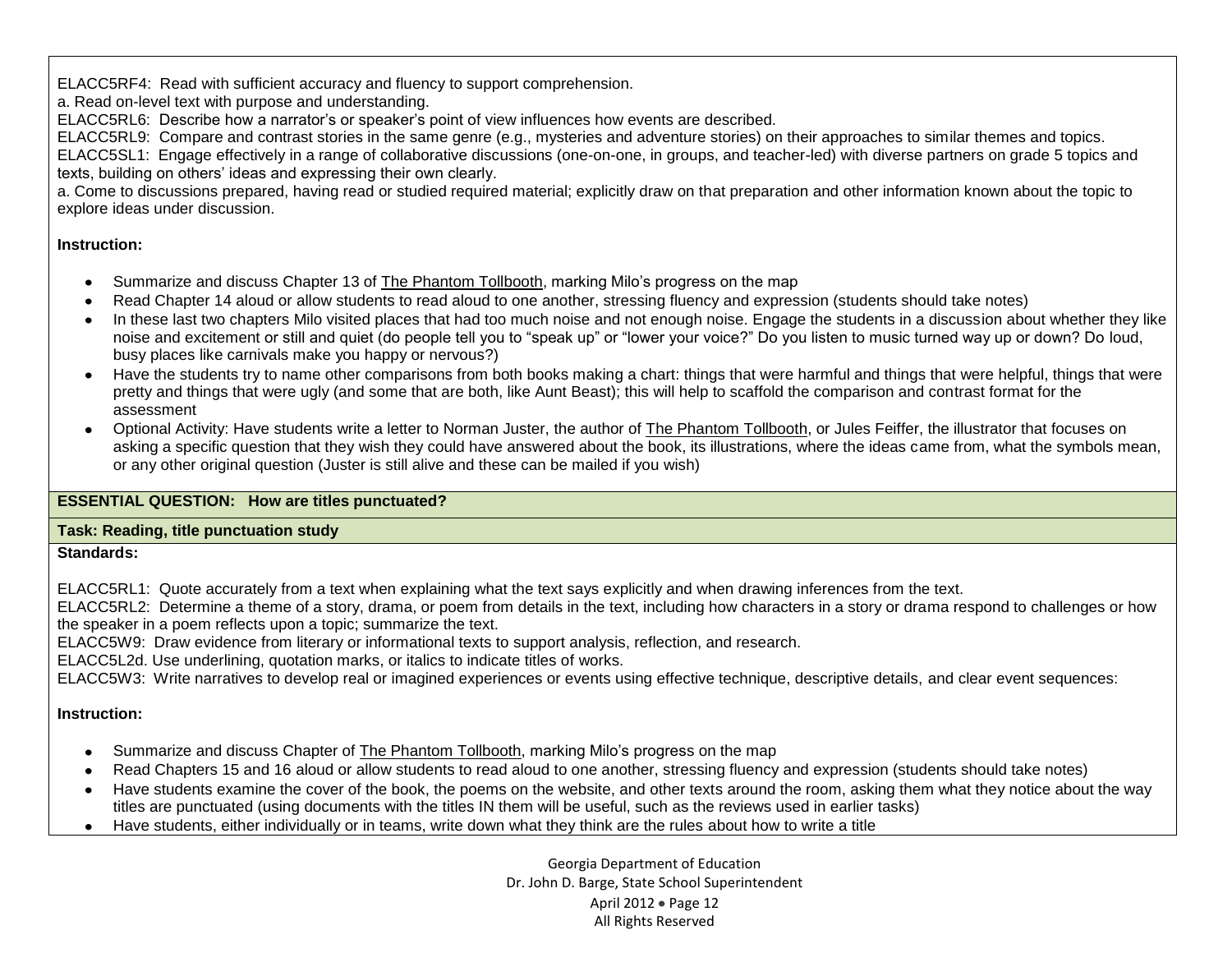- Discuss what the students discover and clarify the rules for punctuating titles of both long and short works  $\bullet$ <http://homeworktips.about.com/od/mlastyle/a/titles.htm>
- When assigning the homework below, make clear that all works referenced must be correctly punctuated

Homework: Demonstrating your knowledge of writing events in sequence and using descriptive language, write a very short story telling of a fantastical adventure such as the one Meg Murray takes to a distant planet or the one Milo takes when he goes through the magical tollbooth (you can also think about other similar stories you've heard, such as The Wizard of Oz or Alice in Wonderland.) Be as creative as you'd like; go down a drain pipe, into a grain of sand, to the reaches of outer space, or inside the mind of your dog - you name it! Compare yourself to at least one character from one other book, movie, or poem in your piece using proper title punctuation.

## **ESSENTIAL QUESTION: What are the elements of a good story?**

#### **Task: Share narratives; create illustrations**

#### **Standards:**

ELACC5W3: Write narratives to develop real or imagined experiences or events using effective technique, descriptive details, and clear event sequences: c. Use a variety of transitional words, phrases, and clauses to manage the sequence of events.

ELACC5L2d. Use underlining, quotation marks, or italics to indicate titles of works.

ELACC5RL7: Analyze how visual and multimedia elements contribute to the meaning, tone, or beauty of a text (e.g., graphic novel, multimedia presentation of ficti folktale, myth, poem).

ELACC5SL1: Engage effectively in a range of collaborative discussions (one-on-one, in groups, and teacher-led) with diverse partners on grade 5 topics and texts on others' ideas and

## **Instruction:**

- Arrange students into small groups to share their narratives with one another
- Guide students in looking for specific things in each story, such as the events unfolding in sequence and well as good use of descriptive language
- Have students check each other's papers for correct punctuation of titles
- Have each small group choose the essay they liked the most (by secret ballot if you prefer)  $\bullet$
- Share the top two or three favorites with the class and choose a class favorite  $\bullet$
- Have students create illustrations for the chosen story or stories using any medium that is convenient (pencil, marker, computer, magazine collage, etc.)  $\bullet$ and discuss how the visual elements can contribute to the reader's experience of the meaning and tone of the story

## Homework: Students will read through the conclusion (Chapter 20) of The Phantom Tollbooth independently, taking notes

## **ESSENTIAL QUESTION: What do I need to know to succeed on this assessment?**

## **Task: Assessment preparation/rubric review**

## **Standards:**

ELACC5RI1: Quote accurately from a text when explaining what the text says explicitly and when drawing inferences from the text.

ELACC5RI4: Determine the meaning of general academic and domain-specific words and phrases in a text relevant to a grade 5 topic or subject area.

ELACC5RI9: Integrate information from several texts on the same topic in order to write or speak about the subject knowledgeably.

ELACC5SL1: Engage effectively in a range of collaborative discussions (one-on-one, in groups, and teacher-led) with diverse partners on *grade 5 topics and texts*, building on others' ideas and expressing their own clearly

> Georgia Department of Education Dr. John D. Barge, State School Superintendent April 2012 • Page 13 All Rights Reserved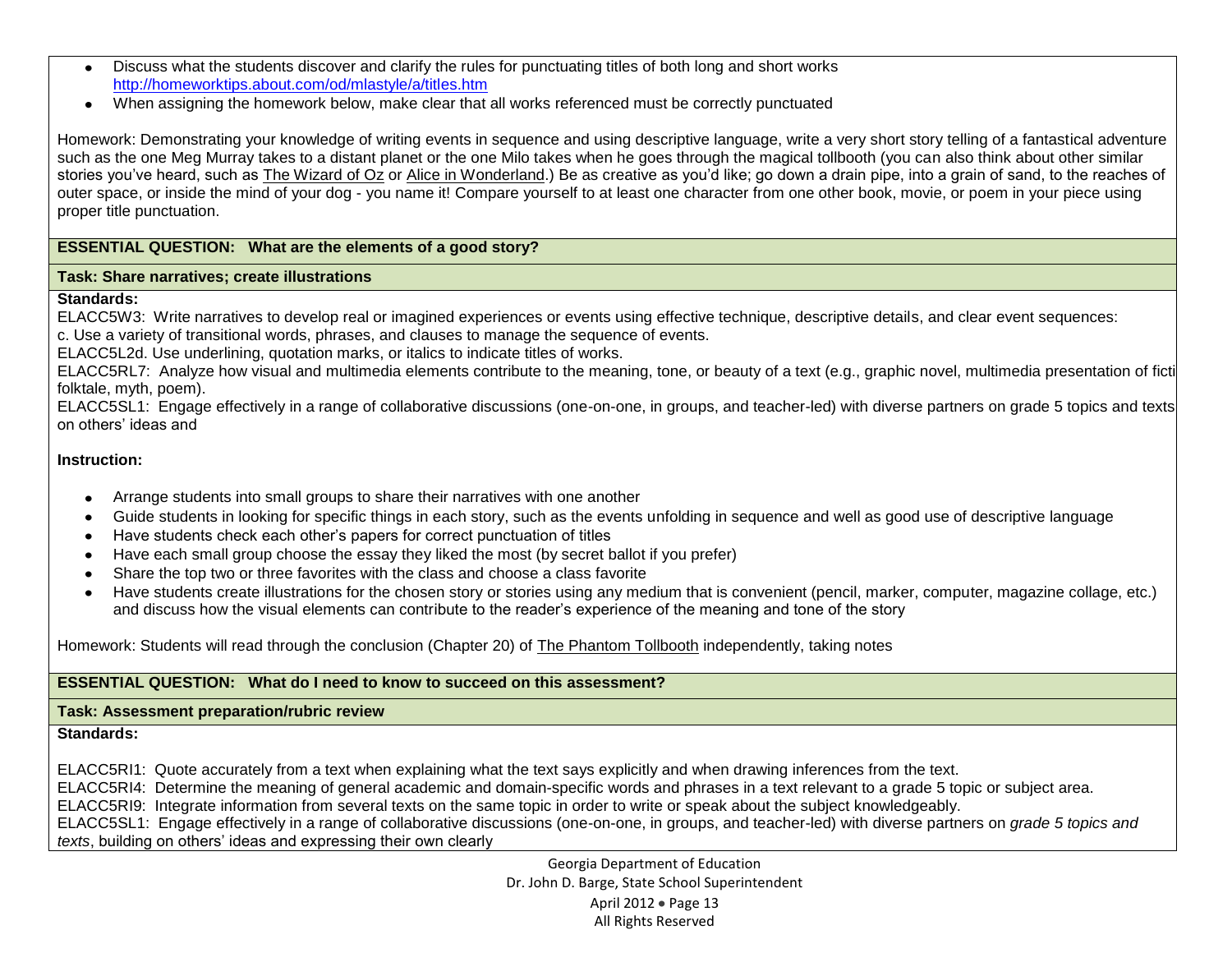### **Instruction:**

- Place the prompt for this culminating writing task (see above) on chart paper or interactive board  $\bullet$
- Lead students in a thorough deconstruction of all parts of the prompt so that they thoroughly understand what they will be asked to do in the assessment
- Examine the vocabulary of the prompt and share student models of good work  $\bullet$
- Provide worksheets and copies of the 5<sup>th</sup> grade standards to students and engage them (in teams, pairs, or whole groups) in determining what they expect to see on a rubric for this assignment
- Provide students with a copy of the actual rubric you will use, or modify it in class based on the feedback from discussion
- Review the grammatical or conventions concepts included in this study (correlative conjunctions, title punctuation) and make sure they are meaningfully included on the rubric
- Review the peer review guidance created by the students for the last assessment are there any changes they would make?

## **ESSENTIAL QUESTION: How is visual text different from written text and why?**

## **Task: View film version of text and compare**

## **Standards:**

ELACC5RL7: Analyze how visual and multimedia elements contribute to the meaning, tone, or beauty of a text (e.g., graphic novel, multimedia presentation of fiction, folktale, myth, poem).

ELACC5RL9: Compare and contrast stories in the same genre (e.g., mysteries and adventure stories) on their approaches to similar themes and topics. ELACC5W9: Draw evidence from literary or informational texts to support analysis, reflection, and research.

ELACC5SL1: Engage effectively in a range of collaborative discussions (one-on-one, in groups, and teacher-led) with diverse partners on grade 5 topics and texts, building on others' ideas and expressing their own clearly.

a. Come to discussions prepared, having read or studied required material; explicitly draw on that preparation and other information known about the topic to explore ideas under discussion.

b. Follow agreed-upon rules for discussions and carry out assigned roles.

c. Pose and respond to specific questions by making comments that contribute to the discussion and elaborate on the remarks of others.

d. Review the key ideas expressed and draw conclusions in light of information and knowledge gained from the discussions.

# **Instruction:**

- Engage students in a discussion about the end of the book The Phantom Tollbooth (read independently for homework)
- Students have now completed the text. View the film version of the text, requiring students to identify and examine ways in which the film may differ from the text (a helpful graphic organizer asking the right questions or giving cues where to look for specific items may be helpful)
- After viewing, put students in pairs or small groups to compare and contrast the visual and written texts, identifying similarities and differences and exploring why these choices were made (for instance, if details were left out of the film, why might the director have made that choice? Were names changed? Characters altered?)
- If desired, have students write a brief response of these points after the discussion

## **ESSENTIAL QUESTION: How were the characters in these stories similar and different?**

**Task: Assessment connecting reading to writing** 

Georgia Department of Education Dr. John D. Barge, State School Superintendent April 2012 • Page 14 All Rights Reserved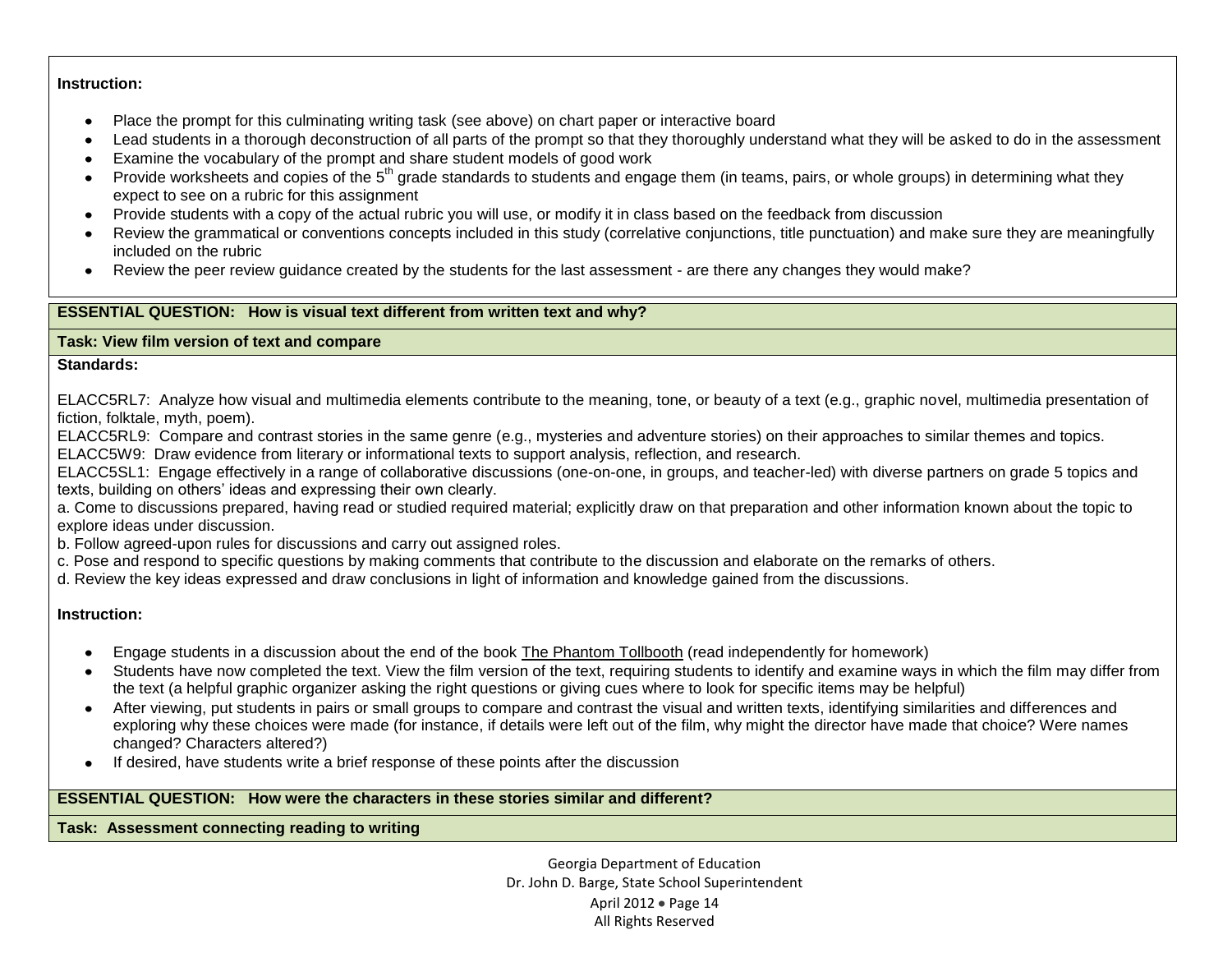#### **Standards:**

ELACC5W4: Produce clear and coherent writing in which the development and organization are appropriate to task, purpose, and audience. (Grade-specific expectations for writing types are defined in Standards 1–3 above.)

ELACC5W5: With guidance and support from peers and adults, develop and strengthen writing as needed by planning, revising, and editing. (Editing for conventions should demonstrate command of Language standards 1–3 up to and including grade 5.)

ELACC5L1: Demonstrate command of the conventions of standard English grammar and usage when writing or speaking.

ELACC5L2: Demonstrate command of the conventions of standard English capitalization, punctuation, and spelling when writing.

### **Instruction:**

Students will respond to the assessment prompt connecting the reading to a writing task:  $\bullet$ 

After viewing the movie and reading excerpts from the book, choose one character from Madeleine L'Engle's Wrinkle in Time and write essay comparing and contrasting some of the fantastical creatures from each novel. Milo, for example, meets a talking dog, a boy who floats in the air, and a policeman who is wider than he is tall and never locks his jail, while Meg Murray and her friends and family meet witches, angels, centaurs, and mind readers to name just a few. Choose one or more creatures from each novel to compare and contrast with one or more from the other novel. Think about connections you can make (good, evil, helpful, harmful, big, small, mysterious, funny, etc.) Use evidence from the text to support all of your inferences about similarities and differences in the creatures you choose to write about.

Require steps of the writing process as desired (rough and final drafts, peer review, etc.)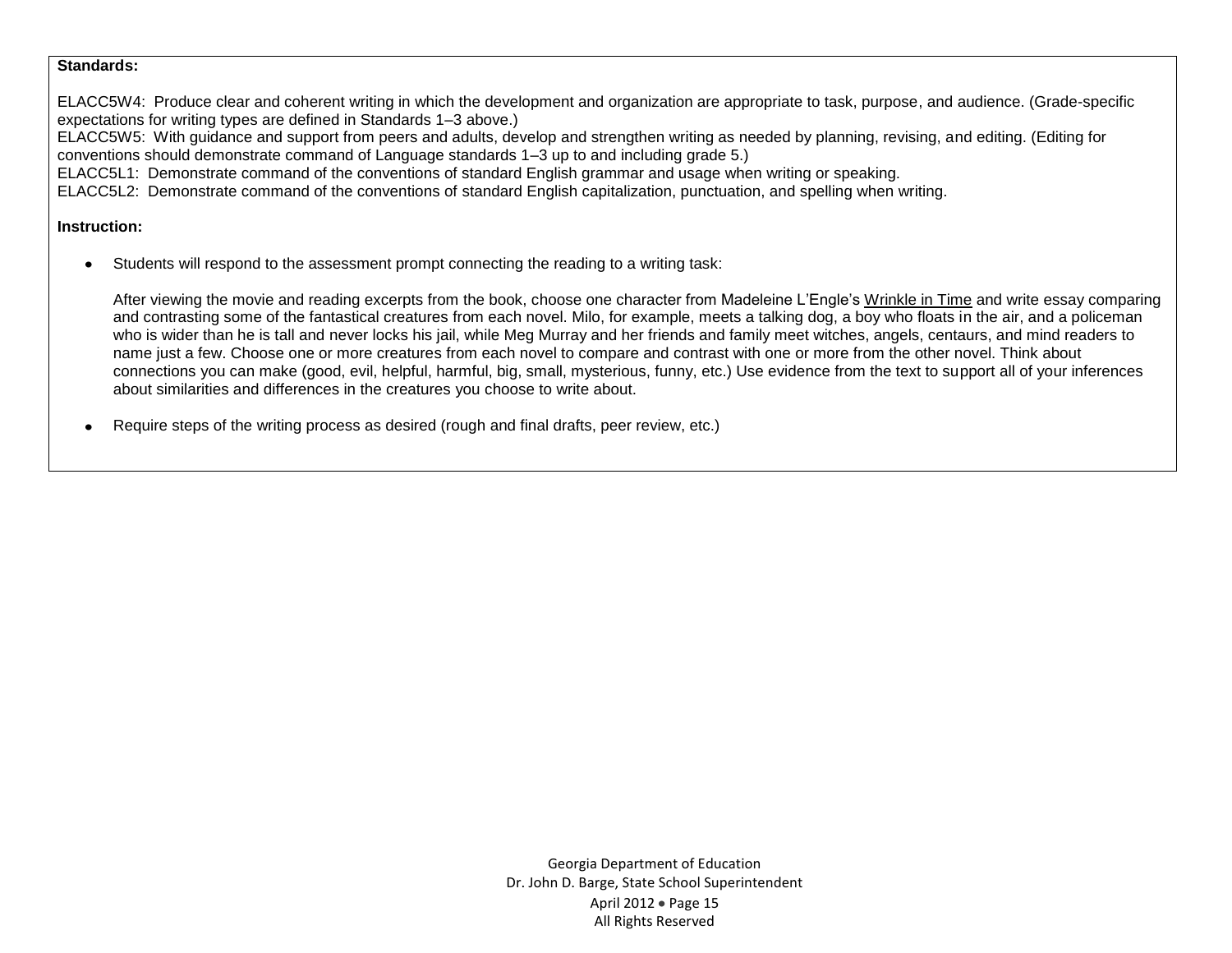### **ASSESSMENT #3: CONNECTING READING TO WRITING AT GRADE-APPROPRIATE LEVEL**

After reading The Phantom Tollbooth and learning about the history and use of numbers and letters, write an opinion essay arguing which you think are more important, letters or numbers. Just like the kings of Dictionopolis and Digitopolis, many people think that numbers are more useful or important than letters and words, and other people think the opposite. Most of us feel like we are a little better at math than language arts, or a little better at language arts than math. Using evidence from at least two of these texts: Ox, House, Stick: The History of our Alphabet, Don Robb, Where Words Come From, Jack Umstatter, Why Pi?, Johnny Ball, or The Phantom Tollbooth, support your argument that words or numbers are more important. If we had numbers and not letters, could we still function as a society? What if the reverse were true?

# **SKILL BUILDING TASKS (APPROXIMATELY 3 WEEKS)**

*Note: tasks may take more than a single day.* 

*Include a task to teach EVERY skill students will need to succeed on the assessment prompt above. Language, Foundations, and Speaking/Listening standards must be incorporated so that all standards are adequately addressed throughout the year.* 

## **ESSENTIAL QUESTION: How did I perform on the last assessment and what is coming up next?**

### **Task: Writing portfolio and pre-reading**

#### **Standards:**

ELACC5W4: Produce clear and coherent writing in which the development and organization are appropriate to task, purpose, and audience.

ELACC5RI1: Quote accurately from a text when explaining what the text says explicitly and when drawing inferences from the text.

ELACC5RI2: Determine two or more main ideas of a text and explain how they are supported by key details; summarize the text.

ELACC5RI3: Explain the relationships or interactions between two or more individuals, events, ideas, or concepts in a historical, scientific, or technical text based on specific information in the text.

## **Instruction:**

Update student writing portfolios with Assessment #2 from this unit

Share successful student work samples and discuss performance on the assessment, identifying and providing guidance on elements with which the students struggled

Engage students in a discussion about characterization and character traits to scaffold the upcoming exploration of learning styles

Introduce texts for this unit; place students in small groups and have each group take one text and explore; they should look at covers, use computers to research the books, look at dust jacket, and skim chapters

Ox, House, Stick: The History of our Alphabet, Don Robb

Where Words Come From, Jack Umstatter

Georgia Department of Education Dr. John D. Barge, State School Superintendent April 2012 • Page 16 All Rights Reserved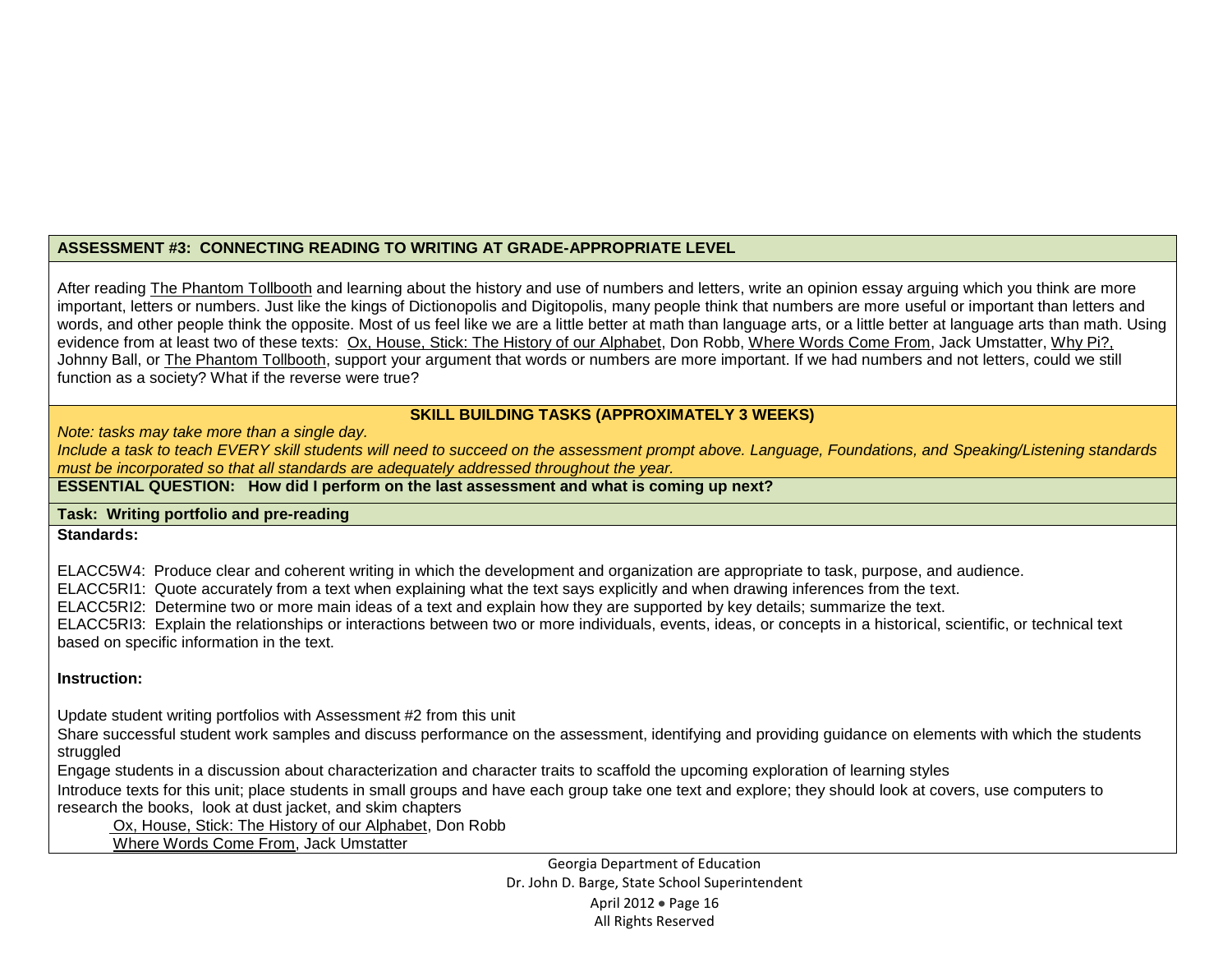Why Pi?, Johnny Ball

- Have each small group report to the class on the book they studied so that all students are familiar in general terms with each text
- Decide on a note-taking strategy for these texts  $\bullet$

### **ESSENTIAL QUESTION: How do a character's problems help drive the action in a story?**

## **Task: Brainstorming character traits, learning styles, verb aspects**

#### **Standards:**

ELACC5RL3: Compare and contrast two or more characters, settings, or events in a story or drama, drawing on specific details in the text (e.g., how characters interact).

ELACC5RI3: Explain the relationships or interactions between two or more individuals, events, ideas, or concepts in a historical, scientific, or technical text based on specific information in the text.

ELACC5L1: Demonstrate command of the conventions of standard English grammar and usage when writing or speaking.

b. Form and use the perfect (e.g., I had walked; I have walked; I will have walked) verb aspects.

### **Instruction:**

Ask students to brainstorm how the characters' personalities (characterization and character traits) impacted the progression of the plot in the two novels recently considered (for example, if Milo had been a happy and satisfied boy, the gift of the Tollbooth probably wouldn't have been bestowed on him; if Meg had been shy or her brother less brilliant, how could the plot have progressed?)

Invite students to think about the kinds of character traits they believe that they possess and specifically, whether they prefer working with numbers, letters, or both equally.

Provide students with the technology necessary to complete the following online assessment: The VARK Questionnaire on Learning Styles [http://www.vark](http://www.vark-learn.com/english/page.asp?p=younger)[learn.com/english/page.asp?p=younger](http://www.vark-learn.com/english/page.asp?p=younger) 

As an extension to this activity and for fun, students may wish to take the VARK providing answers about one of the characters in a text Have students use some of the character traits assigned to them through their VARK results to practice verb aspects, (provide explicit instruction) especially perfect tense; you may want to provide a graphic organizer to scaffold this activity, for example:

| <b>Characteristic</b> | past perfect<br>Sentence example: | present perfect | tuture perfect            |
|-----------------------|-----------------------------------|-----------------|---------------------------|
| Artistic              | nainted<br>' ha⊾                  | have painted    | .<br>have painted<br>Wili |
| Patient               | waited<br>` ha⊾                   | have waited     | have waited<br>WII        |

## **ESSENTIAL QUESTION: Where do letters and words come from and how are they constructed?**

### **Task: Learn the history of words and letters**

**Standards:** 

ELACC5RI1: Quote accurately from a text when explaining what the text says explicitly and when drawing inferences from the text.

ELACC5RI2: Determine two or more main ideas of a text and explain how they are supported by key details; summarize the text.

ELACC5RI3: Explain the relationships or interactions between two or more individuals, events, ideas, or concepts in a historical, scientific, or technical text based on specific information in the text.

ELACC5W9: Draw evidence from literary or informational texts to support analysis, reflection, and research.

Georgia Department of Education Dr. John D. Barge, State School Superintendent April 2012 • Page 17 All Rights Reserved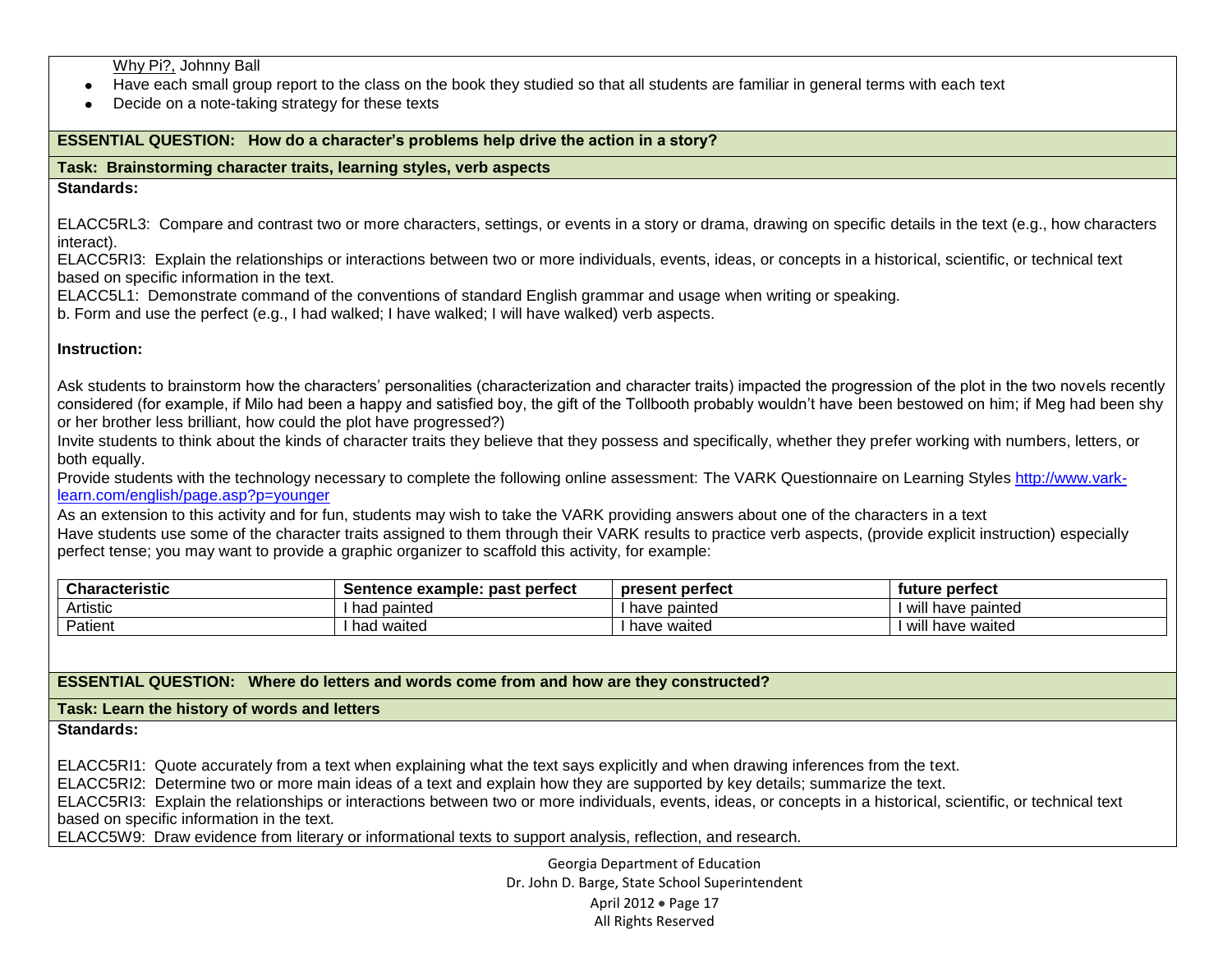ELACC5W7: Conduct short research projects that use several sources to build knowledge through investigation of different aspects of a topic.

# **Instruction:**

Have students work in small groups with one of the following texts (but not with both):

 Ox, House, Stick: The History of our Alphabet, Don Robb Where Words Come From, Jack Umstatter

- Groups using the Don Robb book will study the book to gain an understanding of how the various symbols of the alphabet came to be
- Students in the Robb group may choose between two activities:
	- 1) create a brochure, commercial, or other form of persuasive media that attempts to persuade the residents and King of Digitopolis that letters and words are at least as fascinating and useful as numbers; use interesting stories and beautiful illustrations from the text to support your claims 2) create an alphabet for the society in one of the fantastical places visited by Meg in A Wrinkle in Time; explain which sounds correspond to each
		- symbol and how and why the symbols would be meaningful to the creatures you have created them for
- Students in the Umstatter group will create a vocabulary of 20 words for one of the cities Milo visited in the Tollbooth world or for one of the places visited by Meg and her brother in the L'Engle text
- Have students present their results informally to the class

## **ESSENTIAL QUESTION: How are a real person's characteristics like those of a protagonist in a book?**

## **Task: Narrative writing**

## **Standards:**

ELACC5W3: Write narratives to develop real or imagined experiences or events using effective technique, descriptive details, and clear event sequences: b. Use narrative techniques, such as dialogue, description, and pacing, to develop experiences and events or show the responses of characters to situations.

ELACC5L1: Demonstrate command of the conventions of standard English grammar and usage when writing or speaking.

ELACC5L2: Demonstrate command of the conventions of standard English capitalization, punctuation, and spelling when writing.

ELACC5L3: Use knowledge of language and its conventions when writing, speaking, reading, or listening.

a. Expand, combine, and reduce sentences for meaning, reader/listener interest, and style.\*

ELACC5SL1: Engage effectively in a range of collaborative discussions (one-on-one, in groups, and teacher-led) with diverse partners on grade 5 topics and texts, building on others' ideas and expressing their own clearly.

# **Instruction:**

- Review the principles of narrative writing with an emphasis on characterization; this piece will require them to describe themselves; the grammatical focus of this piece will be combining sentences for fluency and appropriate complexity
- Have the students respond to the following prompt:
- In The Phantom Tollbooth, Milo learns a lesson about life. He is bored with the world, with school, and with his life until his trip through the tollbooth gives  $\bullet$ him a new outlook on life. We might describe Milo as being boring, uninspired, depressed, or pessimistic before his trip, but excited, happy, and optimistic after his return. Write a narrative demonstrating your understanding of characterization that tells us what kind of person you used to be and what kind of person you are now. If you feel that you've always been the same, then you can write about that, explaining the characteristics typical of you that have never changed.

When the narratives are complete, have students peer review them in pairs with attention to sentence structure, improving their papers by combining

Georgia Department of Education Dr. John D. Barge, State School Superintendent April 2012 • Page 18 All Rights Reserved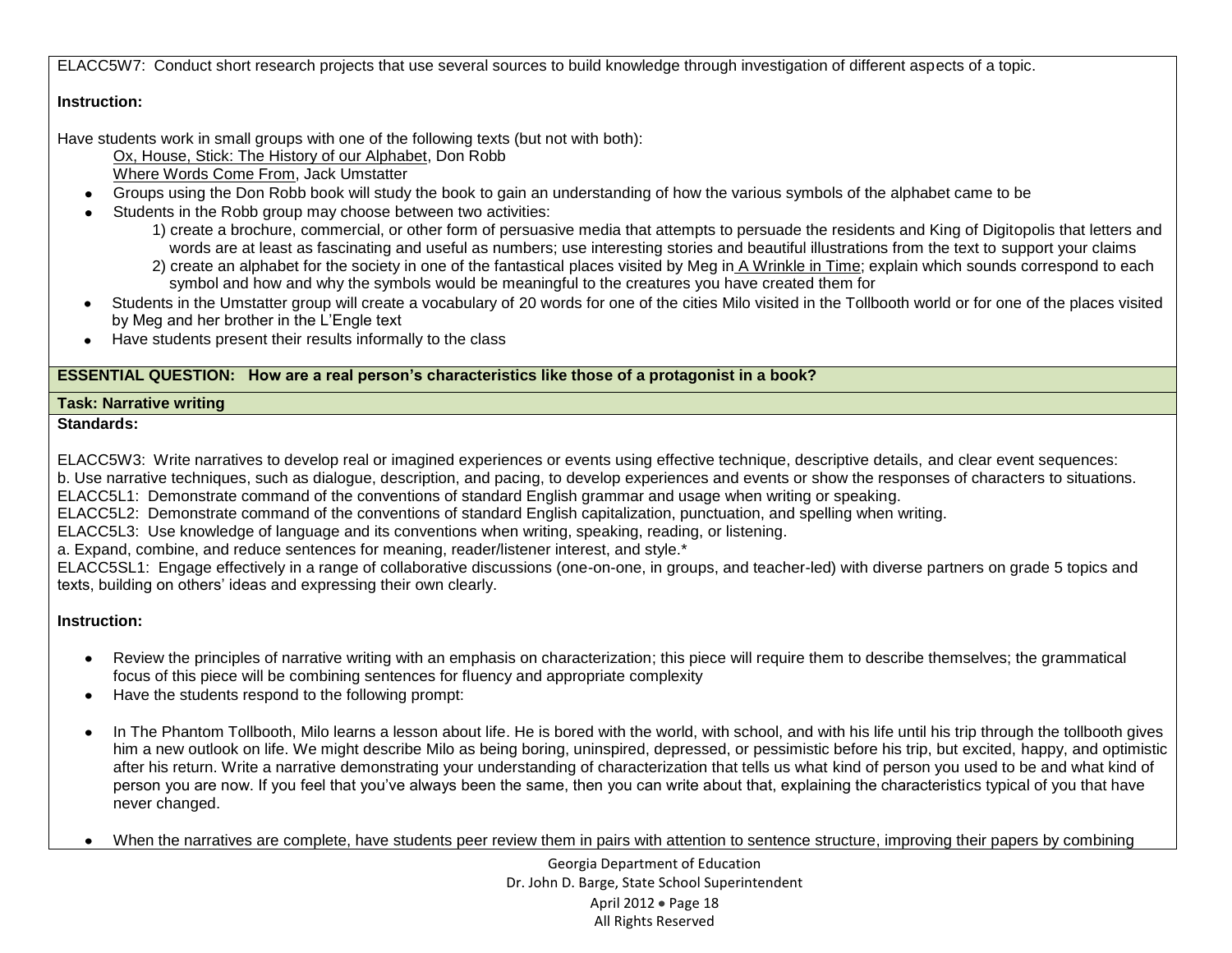sentences for greater complexity and fluidity

## **ESSENTIAL QUESTION: What are some ways in which numbers are different from language?**

#### **Task: Exploring numbers**

### **Standards:**

ELACC5SL1: Engage effectively in a range of collaborative discussions (one-on-one, in groups, and teacher-led) with diverse partners on grade 5 topics and texts, building on others' ideas and expressing their own clearly.

a. Come to discussions prepared, having read or studied required material; explicitly draw on that preparation and other information known about the topic to explore ideas under discussion.

ELACC5RI8: Explain how an author uses reasons and evidence to support particular points in a text, identifying which reasons and evidence supports which point(s).

ELACC5W2: b. Develop the topic with facts, definitions, concrete details, quotations, or other information and examples related to the topic.

### **Instruction:**

- Have students explore Why Pi?, by Johnny Ball using a jigsaw method of assigning one segment of the book to each group of students
- Students from each iigsaw group will prepare 6 index cards: 3 with true facts about numbers from their part of the book and 3 with made up facts about numbers
- Students will share their cards and the class will vote on which facts they believe to be true (you may keep score if you wish)
- Guide the students in a discussion of what clues led them to guess which facts were true; this could include a discussion of how to support an argument and how to spot logical fallacies
- At the conclusion of these activities exploring letters and numbers, have students choose 2 or 3 partners for a brief group research project
- Students may choose any topic they wish that is related to the history of, use of, and interesting facts about numbers, letters, and words (at least one of the three texts used above must be referenced as one of the sources)

## **ESSENTIAL QUESTION: (Will vary according to project)**

### **Task: Brief research inquiry**

### **Standards:**

ELACC5SL4: Report on a topic or text or present an opinion, sequencing ideas logically and using appropriate facts and relevant, descriptive details to support main ideas or themes; speak clearly at an understandable pace.

ELACC5SL5: Include multimedia components (e.g., graphics, sound) and visual displays in presentations when appropriate to enhance the development of main ideas or themes.

ELACC5SL6: Adapt speech to a variety of contexts and tasks, using formal English when appropriate to task and situation. (See grade 5

ELACC5W7: Conduct short research projects that use several sources to build knowledge through investigation of different aspects of a topic.

ELACC5W8: Recall relevant information from experiences or gather relevant information from print and digital sources; summarize or paraphrase information in notes and finished work, and provide a list of sources.

ELACC5W9: Draw evidence from literary or informational texts to support analysis, reflection, and research.

## **Instruction:**

Georgia Department of Education Dr. John D. Barge, State School Superintendent April 2012 · Page 19 All Rights Reserved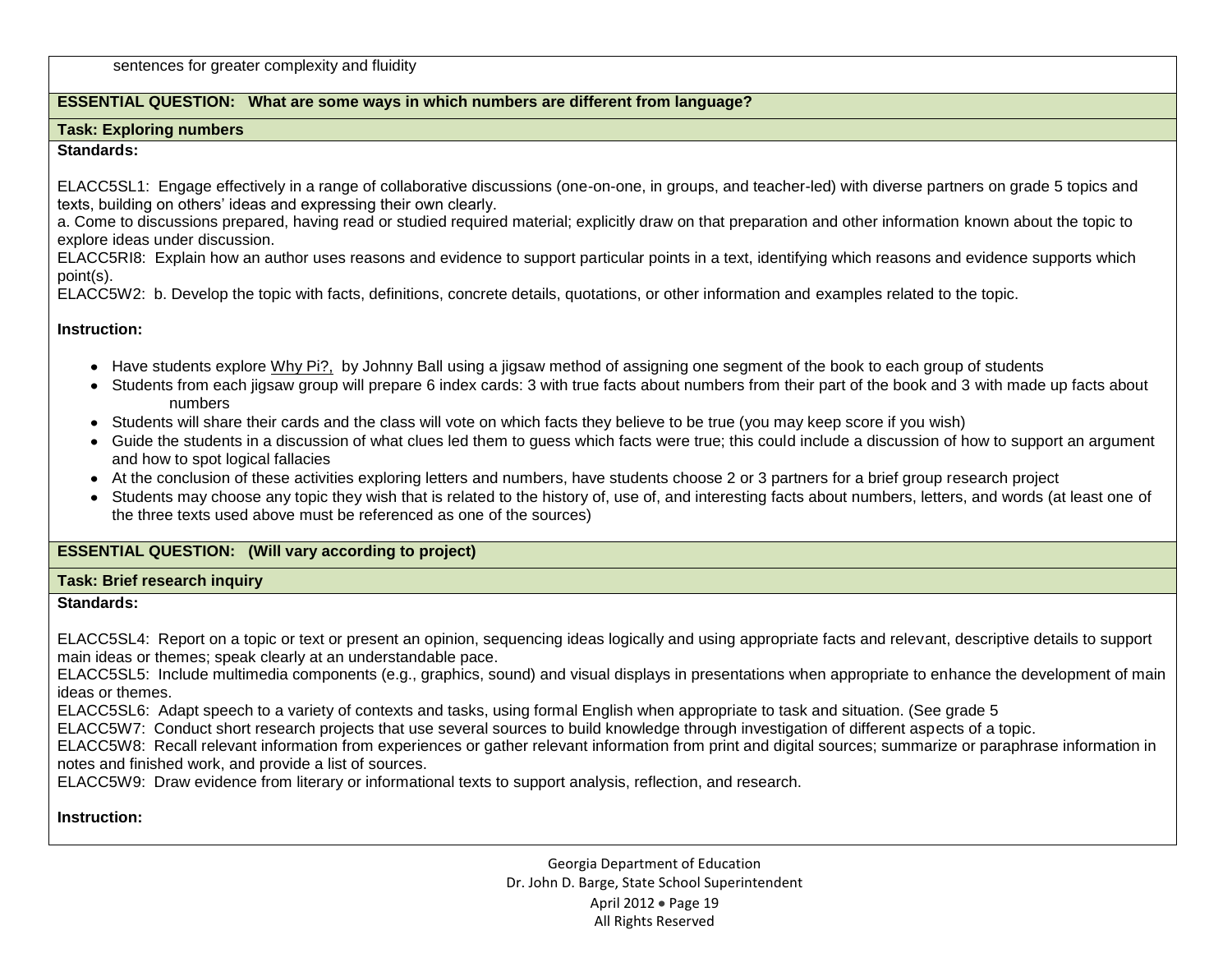- Provide resources, technology, and adequate time for students to produce a 5-10 slide PowerPoint on their chosen topic
- The final slide must include a minimum of 3 resources (the name of the text and author is adequate)
- Ensure that students adequately plan and execute their tasks, including each team member
- Provide written guidelines, notes, graphic organizers, or instructions as necessary to scaffold performance

## **ESSENTIAL QUESTION: What are the elements of an effective multi-media presentation?**

#### **Task: Presentation**

#### **Standards:**

ELACC5SL4: Report on a topic or text or present an opinion, sequencing ideas logically and using appropriate facts and relevant, descriptive details to support main ideas or themes; speak clearly at an understandable pace.

ELACC5SL5: Include multimedia components (e.g., graphics, sound) and visual displays in presentations when appropriate to enhance the development of main ideas or themes.

ELACC5SL6: Adapt speech to a variety of contexts and tasks, using formal English when appropriate to task and situation. (See grade 5

ELACC5W7: Conduct short research projects that use several sources to build knowledge through investigation of different aspects of a topic.

ELACC5W8: Recall relevant information from experiences or gather relevant information from print and digital sources; summarize or paraphrase information in notes and finished work, and provide a list of sources.

ELACC5W9: Draw evidence from literary or informational texts to support analysis, reflection, and research.

### **Instruction:**

Students will present the PowerPoints representing the findings of their research projects

Provide the class with a rubric by which to evaluate each presentation using the expectations of the standards in the Speaking and Listening CCGPS for  $\bullet$ grade 5

## **ESSENTIAL QUESTION: What do I need to know to succeed on this assessment?**

#### **Task: Rubric and assessment review**

#### **Standards:**

ELACC5RI1: Quote accurately from a text when explaining what the text says explicitly and when drawing inferences from the text.

ELACC5RI4: Determine the meaning of general academic and domain-specific words and phrases in a text relevant to a grade 5 topic or subject area.

ELACC5RI9: Integrate information from several texts on the same topic in order to write or speak about the subject knowledgeably.

ELACC5SL1: Engage effectively in a range of collaborative discussions (one-on-one, in groups, and teacher-led) with diverse partners on *grade 5 topics and texts*, building on others' ideas and expressing their own clearly

## **Instruction:**

- Place the prompt for this culminating writing task (see above) on chart paper or interactive board
- Lead students in a thorough deconstruction of all parts of the prompt so that they thoroughly understand what they will be asked to do in the assessment
- Examine the vocabulary of the prompt and share student models of good work  $\bullet$
- Provide worksheets and copies of the 5<sup>th</sup> grade standards to students and engage them (in teams, pairs, or whole groups) in determining what they  $\bullet$ expect to see on a rubric for this assignment

Georgia Department of Education Dr. John D. Barge, State School Superintendent April 2012 · Page 20 All Rights Reserved